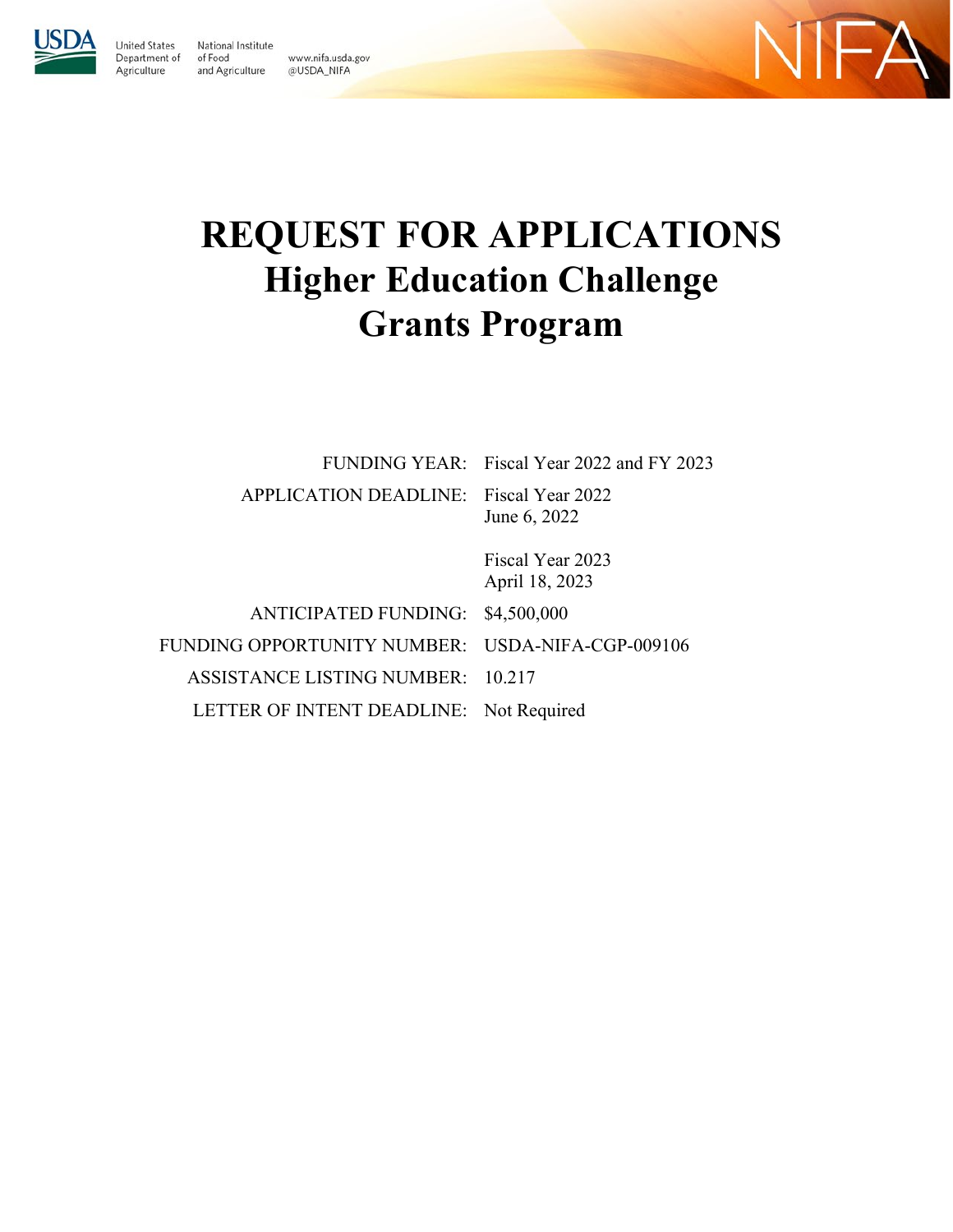# **INITIAL ANNOUNCEMENT**

National Institute of Food and Agriculture United States Department of Agriculture

*Assistance Listing:* The Higher Education Challenge Grants Program (HEC) is listed in the Assistance Listings under number 10.217.

<span id="page-1-0"></span>

| <b>Task Description</b>     | Deadline                                                                                 |  |
|-----------------------------|------------------------------------------------------------------------------------------|--|
| <b>Application:</b>         | Fiscal Year 2022:5:00 P.M. Eastern, June 6, 2022 [Refer to<br>Part I $\S$ C of this RFA] |  |
|                             | Fiscal Year 2023: April 18, 2023                                                         |  |
| <b>Letter of Intent:</b>    | Not Required                                                                             |  |
| <b>Applicants Comments:</b> | Within six months from the issuance of this notice                                       |  |
|                             | (NIFA may not consider comments received after the sixth                                 |  |
|                             | month                                                                                    |  |

*Advancing Diversity, Equity, Inclusion, and Accessibility***.** NIFA recognizes research, education, and extension efforts will have the greatest impacts when equity is grounded in the programs. NIFA is committed to enhancing diversity, equity, inclusion, and accessibility of programs and encourages individuals, institutions, and organizations from underserved communities to apply to funding opportunities as lead, co-lead, or subaward recipient(s), and to engage as leaders in the peer panel review process to support the development of strong networks and collaborations. NIFA encourages applications that engage diverse communities and have broad impacts through research, education, extension, and integrated activities to address current and future challenges.

*Stakeholder Input*. The National Institute of Food and Agriculture (NIFA) seeks comments on all request for applications (RFAs) so it can deliver programs efficiently, effectively, with integrity, and with a focus on customer service. NIFA considers comments, to the extent possible when developing RFAs and use comments to help meet the requirements of Section  $103(c)(2)$  of [the Agricultural Research, Extension, and Education Reform Act of 1998](https://nifa.usda.gov/resource/agricultural-research-extension-and-education-reform-act-1998) [\(7 U.S.C. 7613\(c\)\(2\)\).](https://uscode.house.gov/view.xhtml?req=(title:7%20section:7613%20edition:prelim)%20OR%20(granuleid:USC-prelim-title7-section7613)&f=treesort&edition=prelim&num=0&jumpTo=true) Applicants may submit written comments to  $Policy@usda.gov$  (email is for comments only). Please use the following subject line: Response to the Higher Education Challenge Grant Program RFA.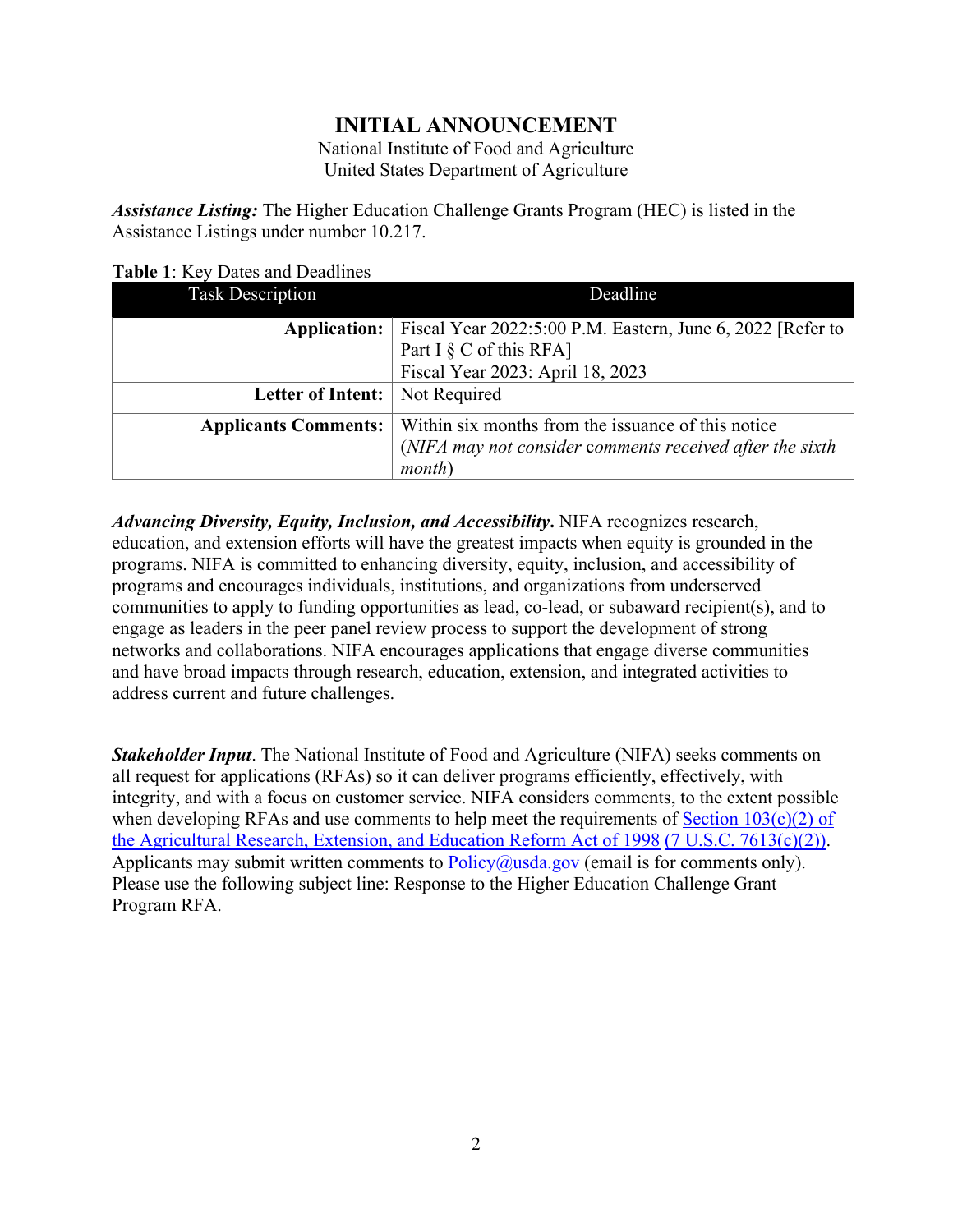#### **EXECUTIVE SUMMARY**

<span id="page-2-0"></span>This notice identifies the objectives for HEC/Higher Education Challenge Grants Program projects, deadlines, funding information, eligibility criteria for projects and applicants, and application forms and associated instructions. NIFA requests applications for the Higher Education Challenge (HEC) Grants Program for FY 2022 to enable colleges and universities to provide the quality of education necessary to produce baccalaureate or higher degree level graduates capable of strengthening the nation's food and agricultural scientific and professional workforce. The anticipated amount available for grants in FY 2022 is \$4.5 million. The anticipated amount available for grants in FY 2023 is \$4.5 million.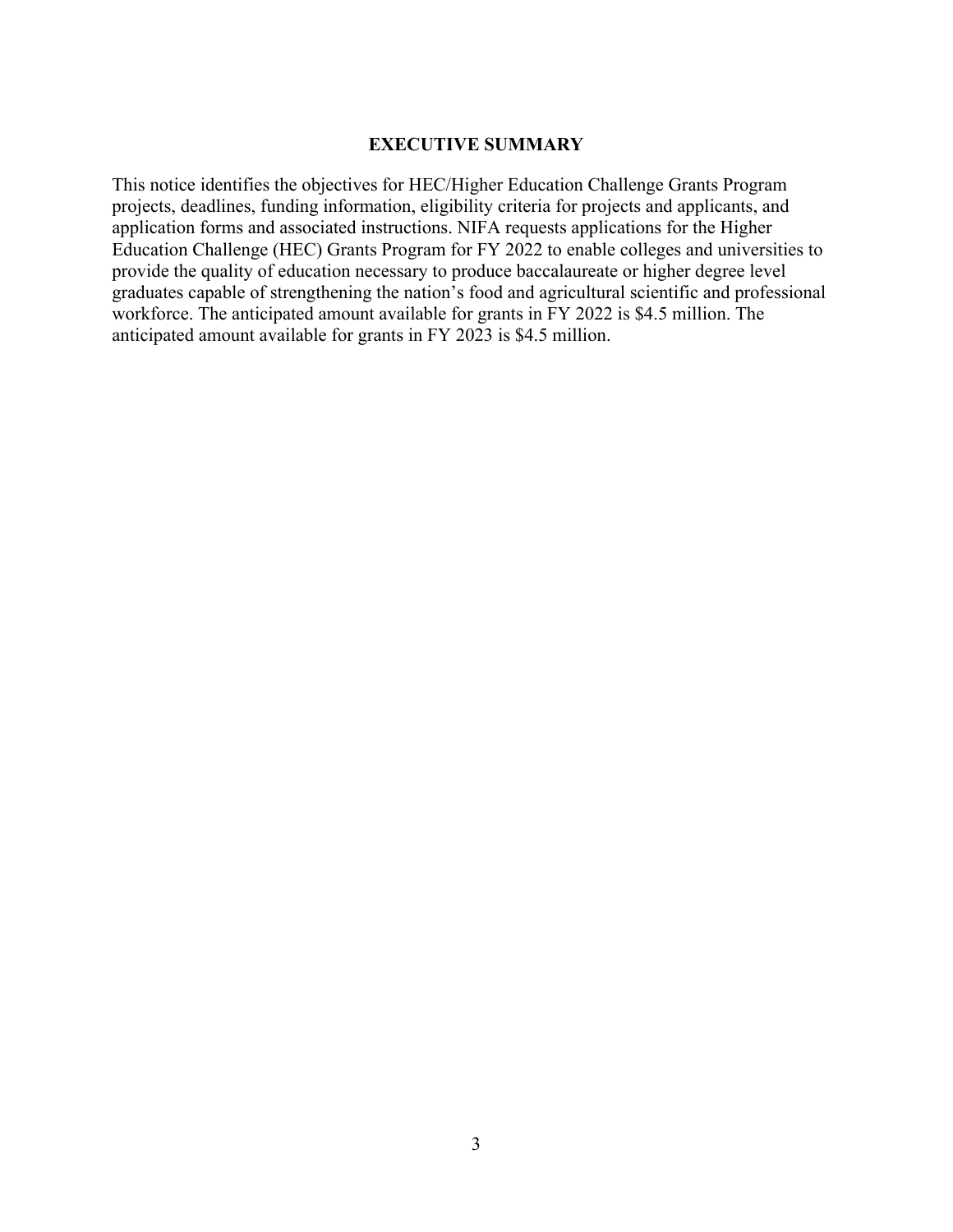<span id="page-3-0"></span>

| А.              |  |
|-----------------|--|
| <b>B.</b>       |  |
|                 |  |
| A.              |  |
| В.              |  |
| C.              |  |
| D.              |  |
|                 |  |
|                 |  |
| А.              |  |
| В.              |  |
|                 |  |
| А.              |  |
| В.              |  |
| C.              |  |
|                 |  |
| А.              |  |
| B.              |  |
| C.              |  |
| D.              |  |
|                 |  |
| А.              |  |
| В.              |  |
| C.              |  |
|                 |  |
|                 |  |
| А.<br><b>B.</b> |  |
| C.              |  |
|                 |  |
|                 |  |
|                 |  |
|                 |  |
|                 |  |

# **TABLE OF CONTENTS**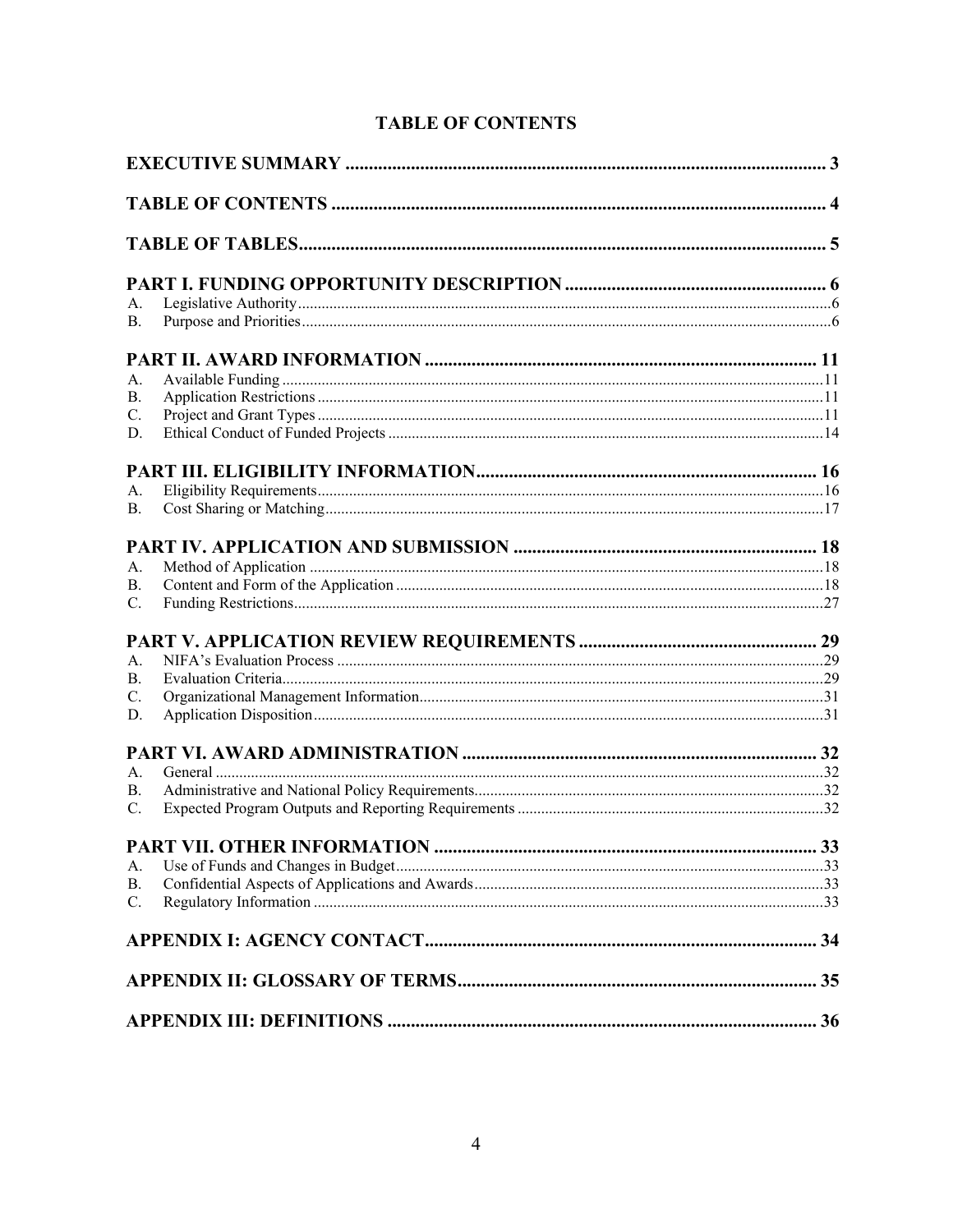# **TABLE OF TABLES**

<span id="page-4-0"></span>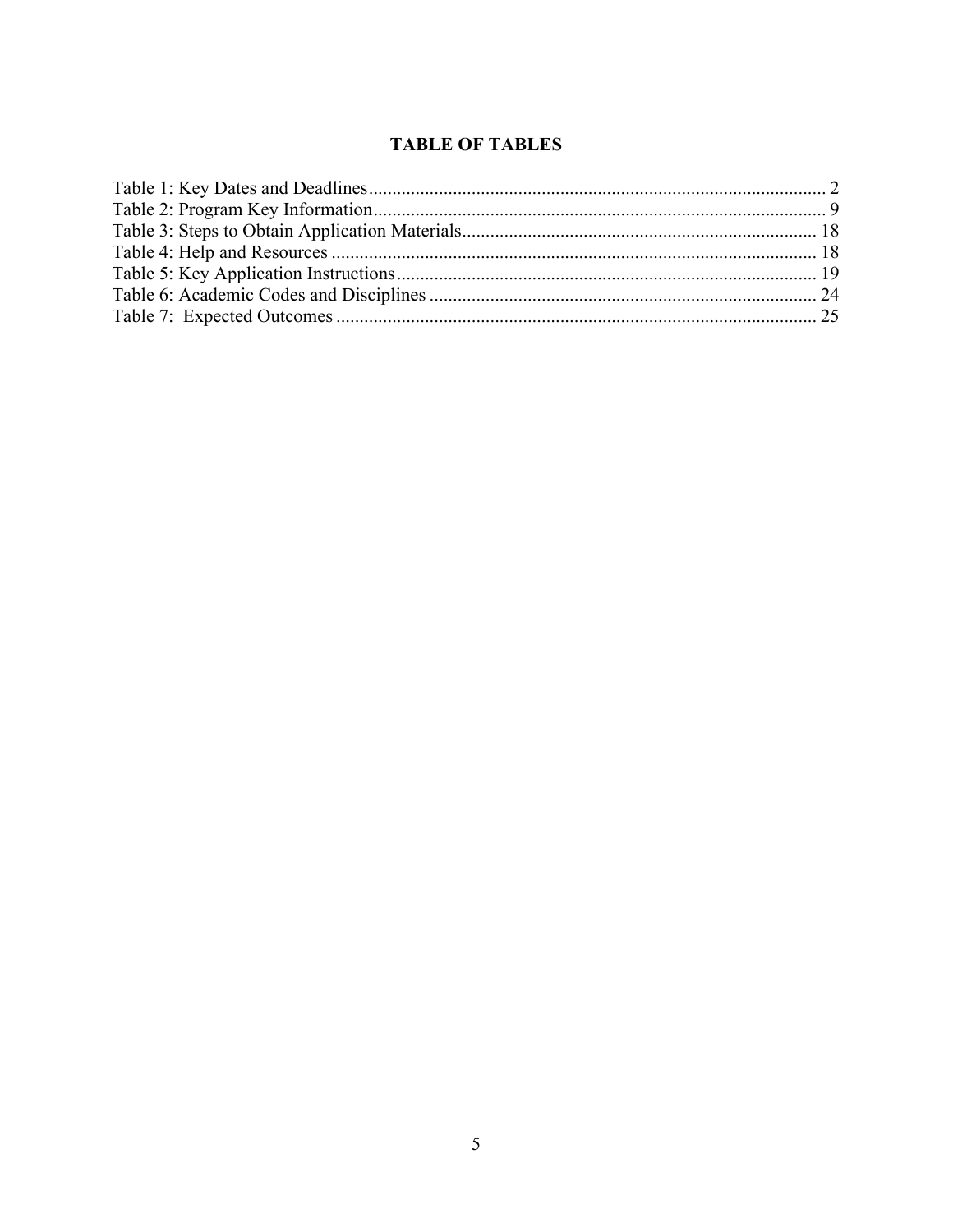# <span id="page-5-0"></span>**PART I. FUNDING OPPORTUNITY DESCRIPTION**

## <span id="page-5-1"></span>**A. Legislative Authority**

Section 1405 of the [National Agricultural Research, Extension, and Teaching Policy Act of 1977](https://nifa.usda.gov/sites/default/files/resource/nar77.pdf) (NARETPA), as amended, [\(7 U.S.C. 3121\)](https://uscode.house.gov/view.xhtml?req=(title:7%20section:3121%20edition:prelim)%20OR%20(granuleid:USC-prelim-title7-section3121)&f=treesort&edition=prelim&num=0&jumpTo=true) designates the U.S. Department of Agriculture (USDA) as the lead Federal agency for agriculture research, extension, and teaching in the food, agricultural, natural resources, and human sciences. Authority for this program is contained in section 1417(b)(1) of NARETPA [\(7 U.S.C. 3152\(b\)\(1\)](https://uscode.house.gov/view.xhtml?req=(title%3A7%20section%3A3152%20edition%3Aprelim)%20OR%20(granuleid%3AUSC-prelim-title7-section3152)&f=treesort&edition=prelim&num=0&jumpTo=true)).

Section 1417 of NARETPA [\(7 U.S.C. 3152\)](https://uscode.house.gov/view.xhtml?req=(title%3A7%20section%3A3152%20edition%3Aprelim)%20OR%20(granuleid%3AUSC-prelim-title7-section3152)&f=treesort&edition=prelim&num=0&jumpTo=true) authorizes the Secretary of Agriculture, who has delegated the authority to the Director of NIFA, to make competitive grants to land-grant colleges and universities, to colleges and universities having significant minority enrollments and a demonstrable capacity to carry out the teaching of food and agricultural sciences, for a period not to exceed 5 years, to administer and conduct programs to respond to identified State, regional, national, or international educational needs in the food and agricultural sciences. Additional topic areas can include: natural resources, forestry, veterinary medicine, and family and consumer sciences disciplines closely allied to the food and agricultural system, and rural economic, community and business development.

## <span id="page-5-2"></span>**B. Purpose and Priorities**

The purpose of the Higher Education Challenge Grants Program, under assistance listing 10.217, is to strengthen institutional capacities, including curriculum, faculty, scientific instrumentation, instruction delivery systems, and student recruitment and retention, to respond to identified state, regional, national, or international educational needs in the food and agricultural sciences, or in rural economic, community, and business development.

Specifically, applications submitted to this grants program must state how the funded project will address the HEC Program Goals:

- 1. To strengthen institutional capacities, including curriculum, faculty, scientific instrumentation, instruction delivery systems, and student recruitment and retention, to respond to identified State, regional, national, or international educational needs in the food and agricultural sciences, or in rural economic, community, and business development;
- 2. To attract and support undergraduate and graduate students in order to educate the students in national need areas of the food and agricultural sciences, or in rural economic, community, and business development;
- 3. To facilitate cooperative initiatives between two or more eligible institutions, or between eligible institutions and units of State government or organizations in the private sector, to maximize the development and use of resources such as faculty, facilities, and equipment to improve food and agricultural sciences teaching programs, or teaching programs emphasizing rural economic, community, and business development;
- 4. To design and implement food and agricultural programs, or programs emphasizing rural economic, community, and business development, to build teaching, research, and extension capacity at colleges and universities having significant minority enrollments;
- 5. To conduct undergraduate scholarship programs to meet national and international needs for training food and agricultural scientists and professionals, or professionals in rural economic, community, and business development; and
- 6. To increase the number and diversity of students who will pursue and complete a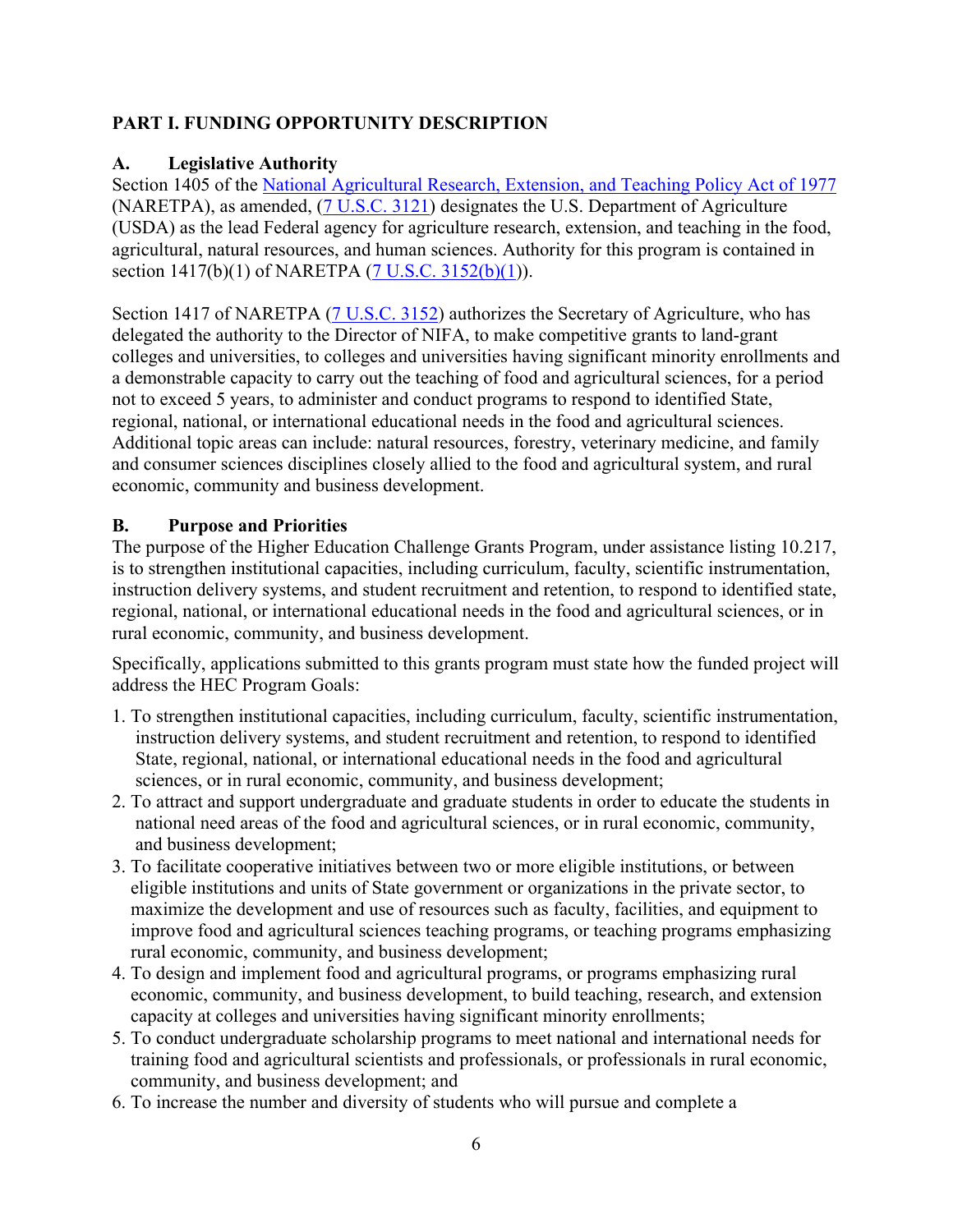postsecondary degree in the food and agricultural sciences.

- 7. To enhance the quality of instruction for baccalaureate degrees, master's degrees, and first professional degrees in veterinary sciences, in order to help meet current and future workforce needs in the food and agricultural sciences.
- 8. To conduct graduate and postdoctoral fellowship programs to attract highly promising individuals to research or teaching careers in the food and agricultural sciences.

HEC is a NIFA-administered competitive grants program focused on improving formal, baccalaureate, or master's degree level food and agricultural sciences education, and first professional degree-level education in veterinary medicine (DVM). HEC projects provide funding to eligible applicants to help ensure a competent, qualified, and diverse workforce will exist to serve the food and agricultural sciences system. At the same time, HEC-funded projects improve the economic health and viability of communities through the development of degree programs emphasizing new and emerging employment opportunities. Finally, HEC projects address the national challenge to increase the number and diversity of students entering the food and agricultural sciences (i.e., having a food and agricultural sciences workforce representative of the nation's population).

The HEC projects are expected to: (a) produce measurable impacts aligned with HEC program goals, (b) promote innovative, educational practices within the food and agricultural sciences that improve how students learn, and (c) include a rigorous evaluation component to assess that project outcomes are met. Institutions must demonstrate capacity for, and a significant ongoing commitment to, the teaching of food, agricultural and human sciences generally, and to the specific need and/or discipline(s) for which a grant is requested. Projects should encourage academic institutions, in partnership with organizations and employers, to work collectively to identify and address a state or regional challenge or opportunity facing the food and agricultural sciences education and workforce community. Additionally, projects should encourage broad participation of students traditionally underrepresented in the food and agricultural sciences. An application must convince a peer panel of a compelling educational challenge; clearly indicate how the methodology is both unique and with merit; offer significant promise of adoption by others; and include a plan for how the project impacts will be sustained once grant funds end.

The HEC program is aligned with the following USDA Strategic Goal #2: Ensure America's Agricultural System is Equitable, Resilient, and Prosperous; Objective 2.3: Foster Agricultural Innovation. The USDA Strategic Plan found at

[https://www.usda.gov/sites/default/files/documents/usda-fy-2022-2026-strategic-plan.pdf.](https://www.usda.gov/sites/default/files/documents/usda-fy-2022-2026-strategic-plan.pdf)

Traditional ecological knowledge is considered an acceptable topic of research, education, and extension for projects funded by this RFA, in pursuit of the aforementioned priorities, goals, and objectives.

NIFA welcomes (but does not require) applicants to work with the [Extension Foundation](https://gcc02.safelinks.protection.outlook.com/?url=http%3A%2F%2Fextension.org%2F&data=04%7C01%7C%7Ca20ab3b70b594250729308d9b8d16d39%7Ced5b36e701ee4ebc867ee03cfa0d4697%7C0%7C0%7C637744031880128218%7CUnknown%7CTWFpbGZsb3d8eyJWIjoiMC4wLjAwMDAiLCJQIjoiV2luMzIiLCJBTiI6Ik1haWwiLCJXVCI6Mn0%3D%7C3000&sdata=O1FPITwYnPL9bUoa6KlWT3HGCAodXoe4WabAWYMPwUs%3D&reserved=0) for the development and delivery of content for the public and for Extension professionals nationwide through [Connect Extension,](https://gcc02.safelinks.protection.outlook.com/?url=http%3A%2F%2Fconnect.extension.org%2F&data=04%7C01%7C%7Ca20ab3b70b594250729308d9b8d16d39%7Ced5b36e701ee4ebc867ee03cfa0d4697%7C0%7C0%7C637744031880128218%7CUnknown%7CTWFpbGZsb3d8eyJWIjoiMC4wLjAwMDAiLCJQIjoiV2luMzIiLCJBTiI6Ik1haWwiLCJXVCI6Mn0%3D%7C3000&sdata=BvJWf0GqWsEOZBxeTIFyE0pVGEuxR95tkXzOccIQKeA%3D&reserved=0) or a [National Cooperative Extension Project website.](https://gcc02.safelinks.protection.outlook.com/?url=https%3A%2F%2Fextension.org%2Fnational-cooperative-extension-projects%2F&data=04%7C01%7C%7Ca20ab3b70b594250729308d9b8d16d39%7Ced5b36e701ee4ebc867ee03cfa0d4697%7C0%7C0%7C637744031880128218%7CUnknown%7CTWFpbGZsb3d8eyJWIjoiMC4wLjAwMDAiLCJQIjoiV2luMzIiLCJBTiI6Ik1haWwiLCJXVCI6Mn0%3D%7C3000&sdata=%2BNLyg2ocosC8NESorX3VwJSeDDNnw9IturIgC2JMlNk%3D&reserved=0) NIFA encourages virtual education and extension techniques that broaden the reach and access to audiences in its integrated projects.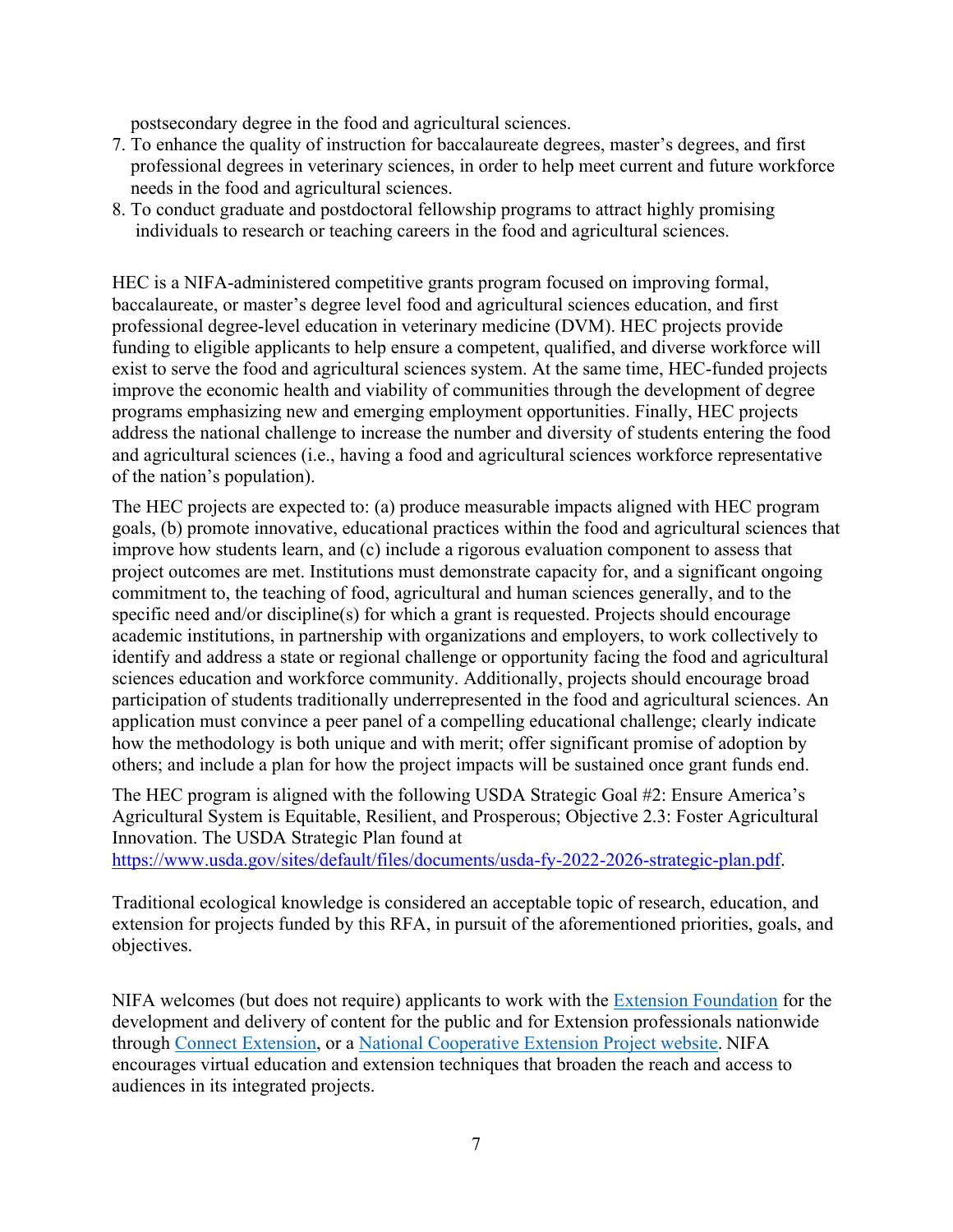*Global Engagement*. NIFA supports global engagement that advances U.S. agricultural goals. NIFA recognizes that collaboration with international partners may be necessary to attain the agency's goals for U.S. agriculture, promote global competence of our nation's future agricultural workforce, and promote safe and nutritious food security in a growing world. Therefore, although application to this RFA is limited to eligible U.S. institutions, applicants may collaborate with international partners, to include subcontracts to international partners or other institutions. Applications must clearly demonstrate benefits to the U.S.

*Leadership Skills Development*. The development of leadership skills, knowledge, and qualities are necessary to prepare students for agricultural and related careers in the private sector, government, and academia. HEC teaching applications must demonstrably incorporate a leadership development component to equip students with technical and leadership abilities upon graduation. Specific activities may include:

- 1. Developing practical applications to increase understanding of leadership roles, including critical thinking, problem solving, and communication skills; ethics and professionalism; and working in teams.
- 2. Connecting the academic classroom experience with daily leadership roles and organizational activities.
- 3. Providing opportunities for mentoring and shadowing; and
- 4. Organizing leadership academies, workshops, trainings, etc.

For a program informational webinar please visit the [NIFA calendar](https://nifa.usda.gov/calendar) for dates, event registration, and link.

*Social and Behavioral Sciences*. HEC supports social and behavioral science disciplines. Projects that integrate social and biological sciences are encouraged. Incorporation of social and behavioral sciences is important for addressing many of the challenges facing agriculture and rural communities, such as increasing global demand for food production in the face of limited natural resources; improving health and reducing obesity by engaging in heathy diets; and alleviating poverty by fostering economic opportunity.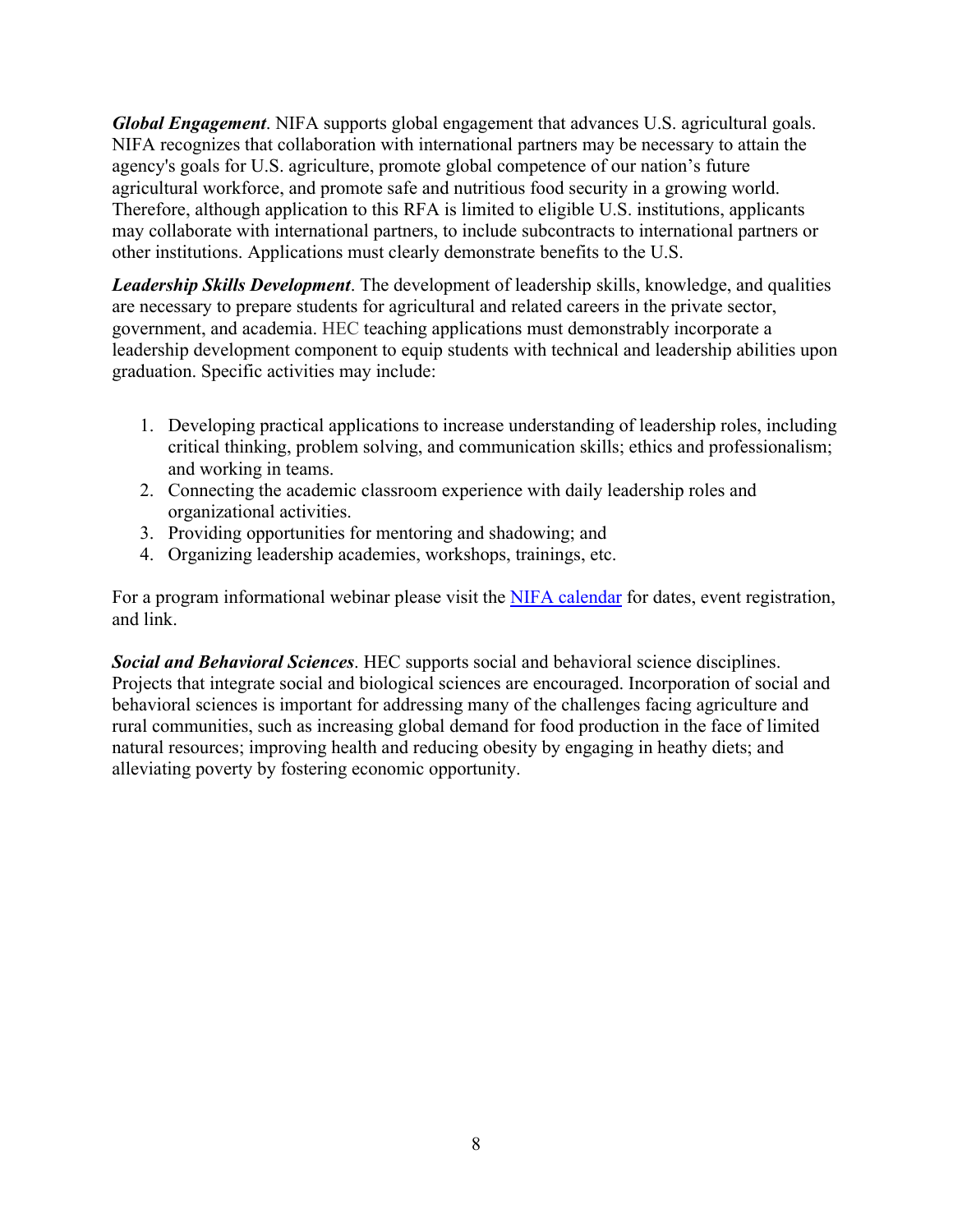| Title                           | Description                                                   |  |  |
|---------------------------------|---------------------------------------------------------------|--|--|
| <b>Program Code:</b>            | ER                                                            |  |  |
| <b>Program Code Name:</b>       | Higher Education Challenge Grants Program (CGP)               |  |  |
| <b>CFDA Number</b>              | 10.217                                                        |  |  |
| <b>Project Type:</b>            | Education/Teaching                                            |  |  |
| <b>Grant Type:</b>              | Planning Activity; Standard Grant; Collaborative Grant Type 1 |  |  |
|                                 | (CG1); Collaborative Grant Type 2 (CG2)                       |  |  |
| <b>Application Deadline</b>     | FY 2022: June 6, 2022                                         |  |  |
|                                 | FY 2023: April 18, 2023                                       |  |  |
| <b>Grant Duration:</b>          | Planning Activity – Up to 36 months; Standard – 36 to 48      |  |  |
|                                 | months; Collaborative $1 (CG1) - 36$ to 48 months;            |  |  |
|                                 | Collaborative 2 (CG2) – 36 to 48 months                       |  |  |
| <b>Anticipated # of Awards:</b> | 2 total grants for Planning Activity, Standard, and           |  |  |
|                                 | Collaborative (CG1); 2 Collaborative 2 Grant (CG2), and 1     |  |  |
|                                 | other HEC grant type                                          |  |  |
| <b>Maximum Award Amount:</b>    | Planning Activity – Approx. \$30,000; Standard – Approx.      |  |  |
|                                 | \$150,000; Collaborative 1 (CG1) - Approx. \$300,000;         |  |  |
|                                 | Collaborative $2 (CG2) - Approx.$ \$750,000                   |  |  |

<span id="page-8-1"></span>**Table 2**: Program Key Information

<span id="page-8-0"></span>Additional information:

- 1. The total number of grants awarded by this grant program will depend on the number and type of meritorious applications submitted in response to this notice. There is no predetermined number of proposals that may be awarded in any grant cycle.
- 2. Based on the project scope and budget of all applications selected for awards, the actual, individual grant amounts awarded by NIFA under this grants program may differ from the funds requested by the applicant. In such cases, revised budgets and revised plans of work may be required by NIFA before an award is made.
- 3. There is no limit on the number of applications that may be submitted by an applicant institution. However, a successful applicant institution/organization will only be awarded a maximum of two grants per year under this program. No more than one CG2 grant will be awarded to an institution/organization in any one, annual HEC grants program competition, and generally, an individual academic (or other) unit (a college, school of agriculture, etc.) within the institution/organization may only have one active, CG2 grant in effect at any time.
- 4. There are no limits on the total grant program funds that may be awarded to any one institution/organization in successive years of this competition. Successful award recipients may apply for additional awards in subsequent years either as a lead applicant or collaborator.

Projects must primarily focus on baccalaureate, masters, or DVM level education. However, a project may also include an ancillary, target impact on either secondary, or two-year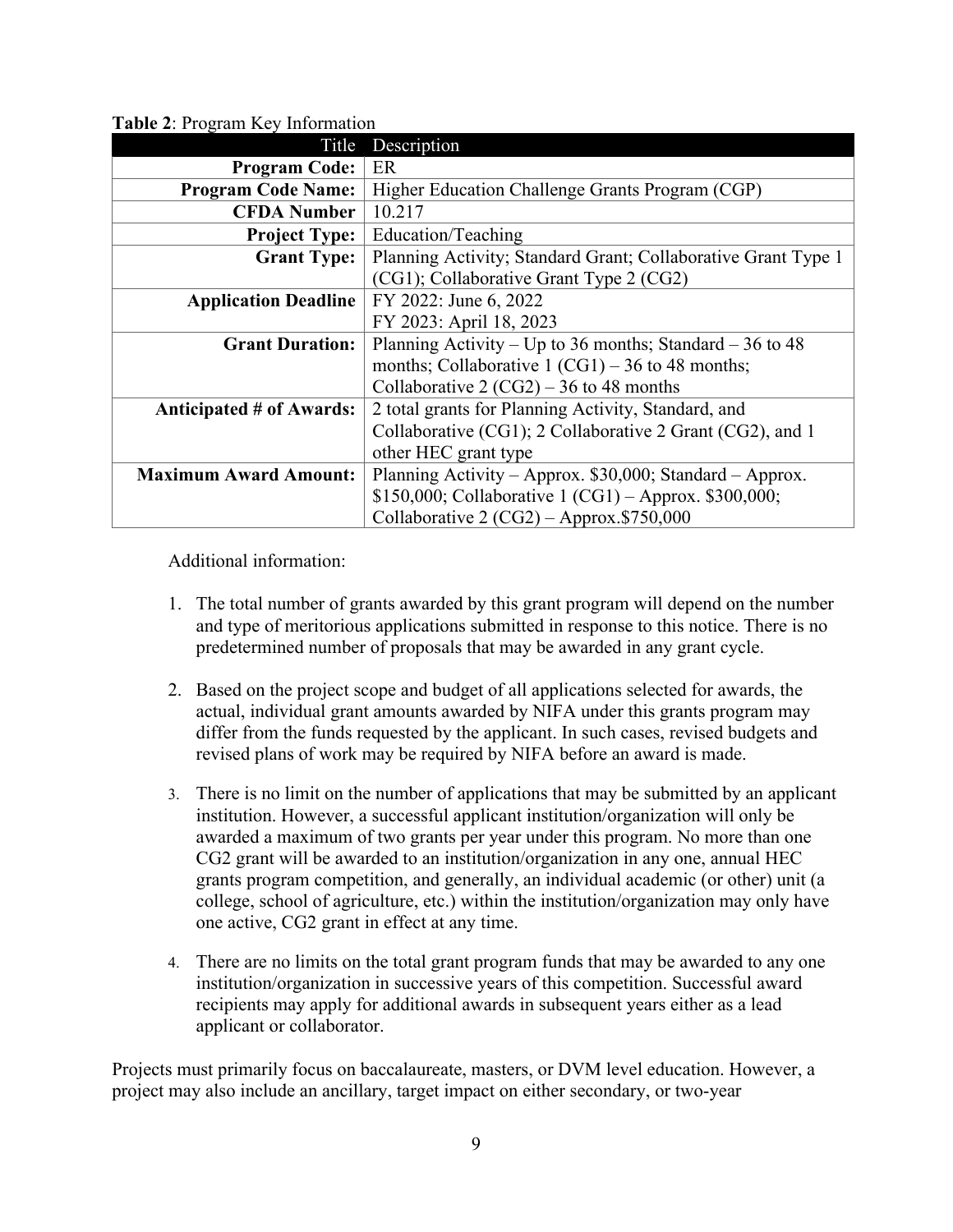postsecondary students. Projects with a primary target audience of K-14 students or teachers should consider the Secondary Education, Two-Year Postsecondary Education and Agriculture in the K-12 Classroom (SPECA) Grants Program offered through NIFA**.**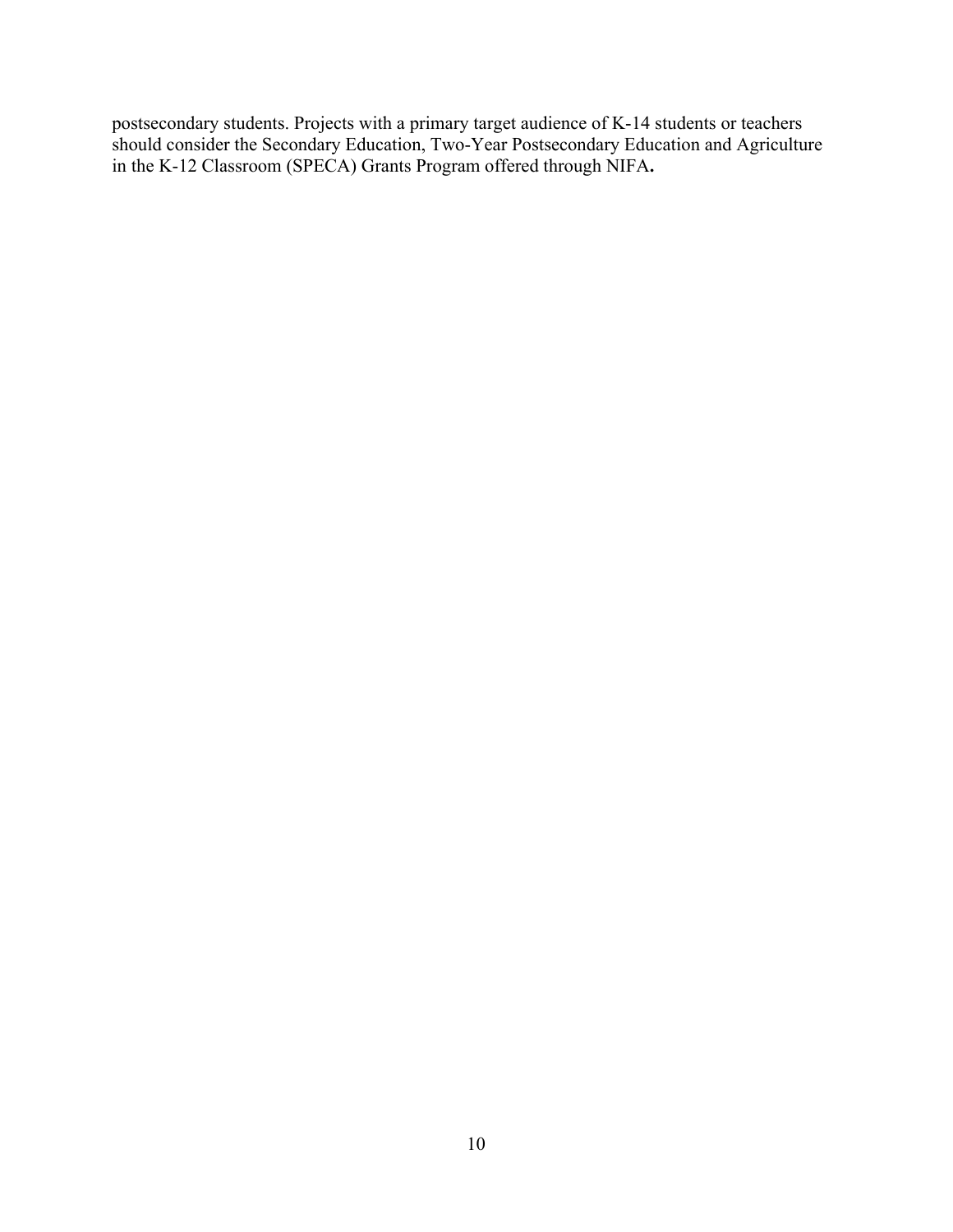## <span id="page-10-0"></span>**PART II. AWARD INFORMATION**

## <span id="page-10-1"></span>**A. Available Funding**

The anticipated amount available for HEC/Higher Education Challenge Grant Program in FY 2022 is \$4,500,000. The anticipated amount available for HEC/Higher Education Challenge Grants Program in FY 2023 is \$4,500,000. USDA is not committed to fund any particular application or to make a specific number of awards.

The [Automated Standard Application for Payments,](https://www.fiscal.treasury.gov/fsservices/gov/pmt/asap/asap_home.htm) operated by the Department of Treasury, Bureau of Fiscal Service, is the designated payment system for awards resulting from this RFA.

#### <span id="page-10-2"></span>**B. Application Restrictions**

NIFA will evaluate applications using the criteria described in  $Part V$  of this RFA. Applications for FY 2022 is limited to the following application types (Applications for FY 2023 will likely be similarly limited):

- 1. *New application*: New applications will be evaluated using the criteria described in [Part](#page-28-0)  [V](#page-28-0) of this RFA and are subject to the due dates herein (see [Appendix III](#page-34-1) for definition).
- 2. *Resubmitted application*: Resubmitted applications must include the response to the previous review panel summary and are subject to the same criteria and due dates herein. Resubmitted applicants must enter the NIFA-assigned proposal number of the previously submitted application in the *Federal Field (Field 4)* on the application form (see [Appendix III](#page-34-1) for definition).

## <span id="page-10-3"></span>**C. Project and Grant Types**

The following describes the types of *projects* or *grants* that are eligible for funding:

1. Project Types. Applicants must propose Education/Teaching Projects An education or teaching project must develop human capital in order to help meet current and future national food and agricultural sciences workplace needs. HEC projects must focus on one or more of the Need Areas listed below. Please note that at least one of these Need Areas must be indicated on the Project Summary (See Part IV, B.). Need Areas for FY 2022 are defined below (At this time, need areas for FY 2023 are expected to be similar):

#### Educational Need Areas:

Projects must engage more than a single course or an individual instructor when addressing at least one of the three Educational Need Areas listed below. The rationale for selecting the Educational Need Area(s) must be explained in the context of how the project can contribute to the development of a cadre of students who will either pursue higher degrees in the food and agricultural sciences or be prepared to enter the food and agricultural sciences workforce.

Educational Need Areas are as follows:

a. Curriculum Development, Instructional Delivery Systems and Expanding Student Career Opportunities:

Projects should promote new and improved curricula and materials to increase the quality of, and continuously renew, the nation's academic programs in the food and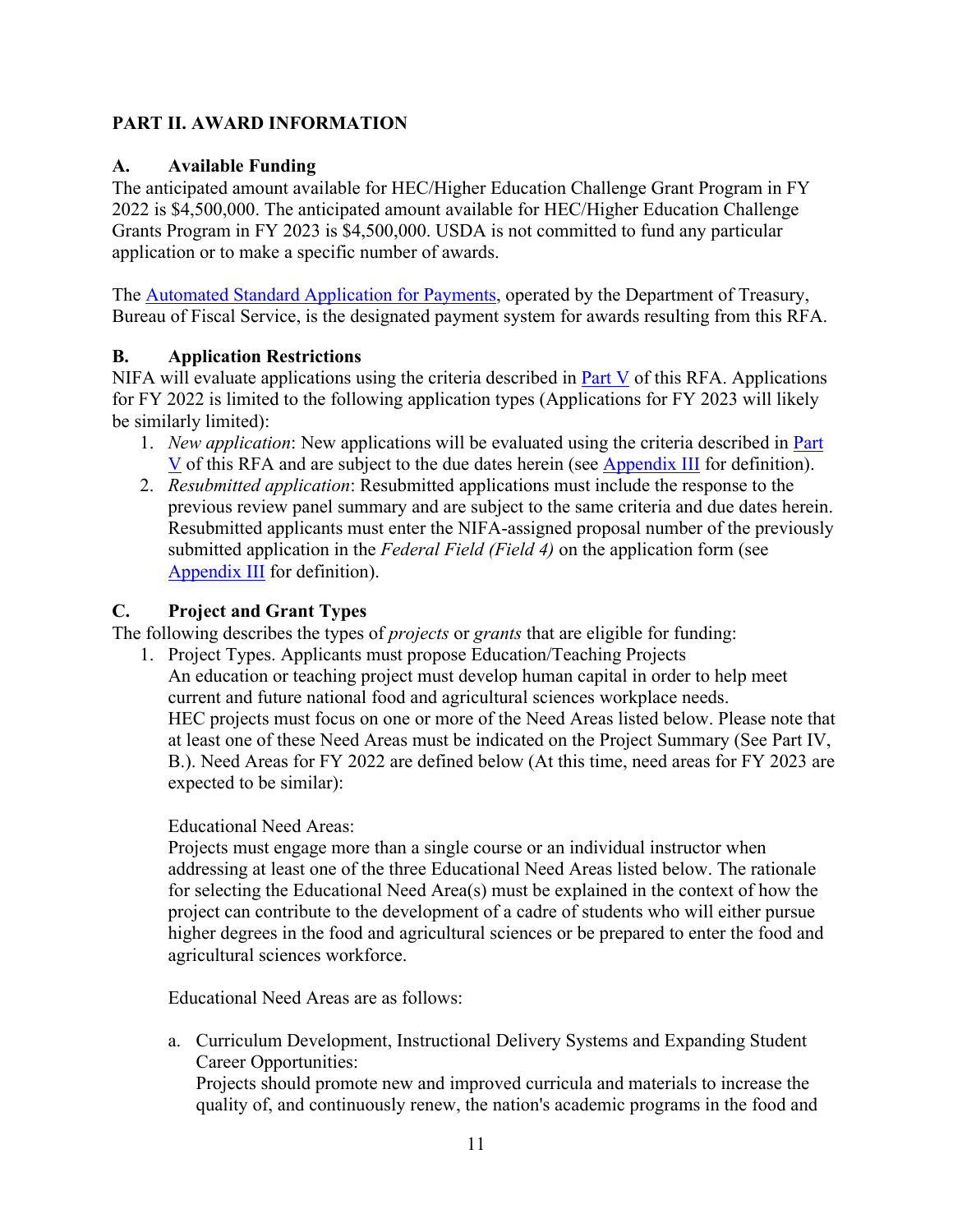agricultural sciences. Additionally, projects should stimulate the development, and facilitate the use, of exemplary education models and materials that incorporate the most recent advances in subject matter research, research on teaching and learning theory, and instructional technology.

Examples of eligible projects in this Need Area include:

- i. Development of courses of study, degree programs, and instructional materials;
- ii. Use of new approaches to the study of traditional subjects;
- iii. Introduction of new subjects, or new applications of knowledge, pertaining to the food and agricultural sciences;
- iv. Hands-on learning experiences and methods to extend learning beyond the classroom and provide students with opportunities to solve complex problems in the context of real-world situations; or
- v. Opportunities for students to complete apprenticeships, internships, career mentoring experiences, or other participatory learning experiences.

Projects are to develop students' analytical, interpersonal, leadership, communications, problem-solving, computational, and decision-making skills and abilities. Projects that focus on integrated, multidisciplinary, learner-centered instruction should be considered. Furthermore, projects are expected to reach large audiences efficiently and effectively; reinforce recent research on how to motivate students to learn, retain, apply, and transfer knowledge, skills, and competencies; and integrate and synthesize knowledge from several disciplines.

b. Faculty Preparation and Enhancement for Teaching:

Projects should advance faculty development in the areas of teaching competency, subject matter expertise, pedagogy, responsiveness to changes in student demographic composition and learning styles, and student recruitment and advising skills. Training of faculty must be relevant to the identified educational needs of students. Any individual recipient of federal funds must be an "eligible participant" as defined in the definitions section of this RFA [\(Appendix III\)](#page-34-1).

Examples of eligible projects in this Need Area include activities that enable teaching faculty to:

- i. Develop a self-sustaining model for faculty professional development that better prepares new faculty for teaching careers, or provides retraining for experienced faculty;
- ii. Gain experience with recent developments or innovative technology relevant to their teaching responsibilities;
- iii. Work with scientists or professionals in government, industry, or other colleges or universities to learn new applications in a field;
- iv. Expand competence with new methods of information delivery;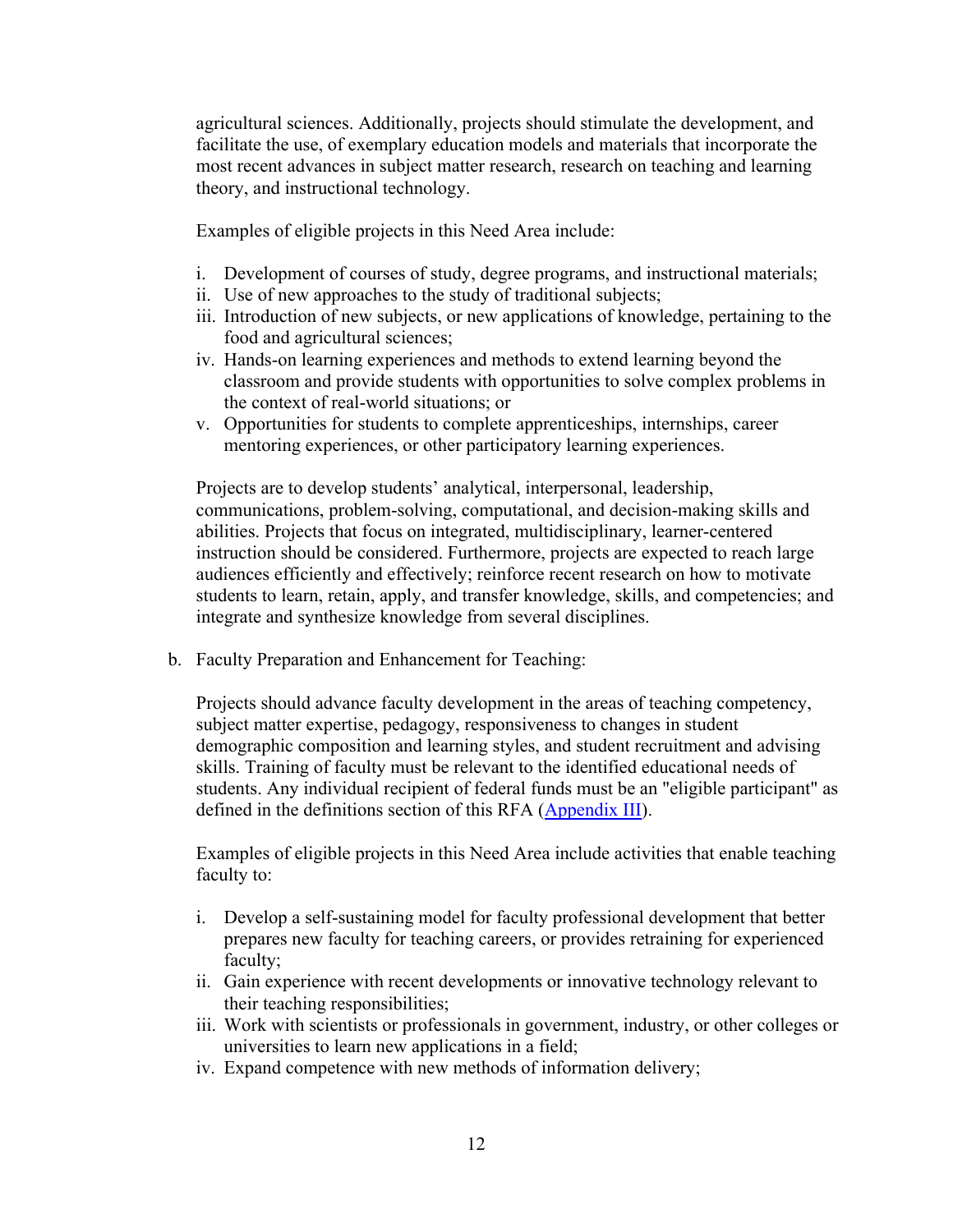- v. Create assessments that document student learning outcomes or that identify conceptual areas or skills particularly challenging to students, followed by appropriate changes in instructional approaches to effectively address these issues; or
- vi. Increase utilization of teaching methods that address the special needs of nontraditional students or students from groups that are underrepresented in the food and agricultural sciences workforce.
- 2. Grant Types. Applicants must select the appropriate grant type from below:

#### Planning Activity:

Planning Activity Grants support meetings that bring together food and agricultural educators to identify education/teaching needs, update information, or advance an area of education/teaching. Support for a limited number of meetings covering subject matter encompassed by this solicitation will be considered for partial or, if modest, total support. Individual planning activity grants must not exceed \$30,000 for up to three years and are not renewable. Indirect costs are not permitted on Planning Activity grant awards. Planning Activity Grants may be used to facilitate strategic planning session(s) required of faculty, industry, professional association, community leaders, or other necessary participants for the specific purpose of developing a formal plan leading to a subsequent submission of a Collaborative Grant as described herein. A Planning Activity grant application may not be submitted in the same year for which a Collaborative Grant application for the same project is also submitted.

#### Standard Grant:

Standard Grants support targeted original education/teaching projects. An eligible, individual institution, independent branch campus, or branch institution of a State system may submit a grant application for project activities to be undertaken principally on behalf of its own students or faculty, and to be managed primarily by its own personnel. The applicant executes the project without the requirement of sharing grant funds with other project partners. Applicants may request up to \$150,000 (total, not per year) for a Standard Grant application.

#### Collaborative Grants:

Collaborative Grants support projects with at least one additional partner or a multipartner approach to enhance education/teaching programs. Collaborative Grants should build linkages to generate a critical mass of expertise, skill, and technology to address education/teaching programs related to the food and agricultural sciences. Grants can reduce duplication of efforts and/or build capacity and should be organized and led by a strong applicant with documented project management knowledge and skills to organize and carry out the initiative.

Collaborative Grant Type 1 (CG1) (Applicant + One Partner): Applicants may request up to \$300,000 (total, not per year) for a CG1 project. In this type of project, the applicant executes the project with assistance from one additional partner. The partners must share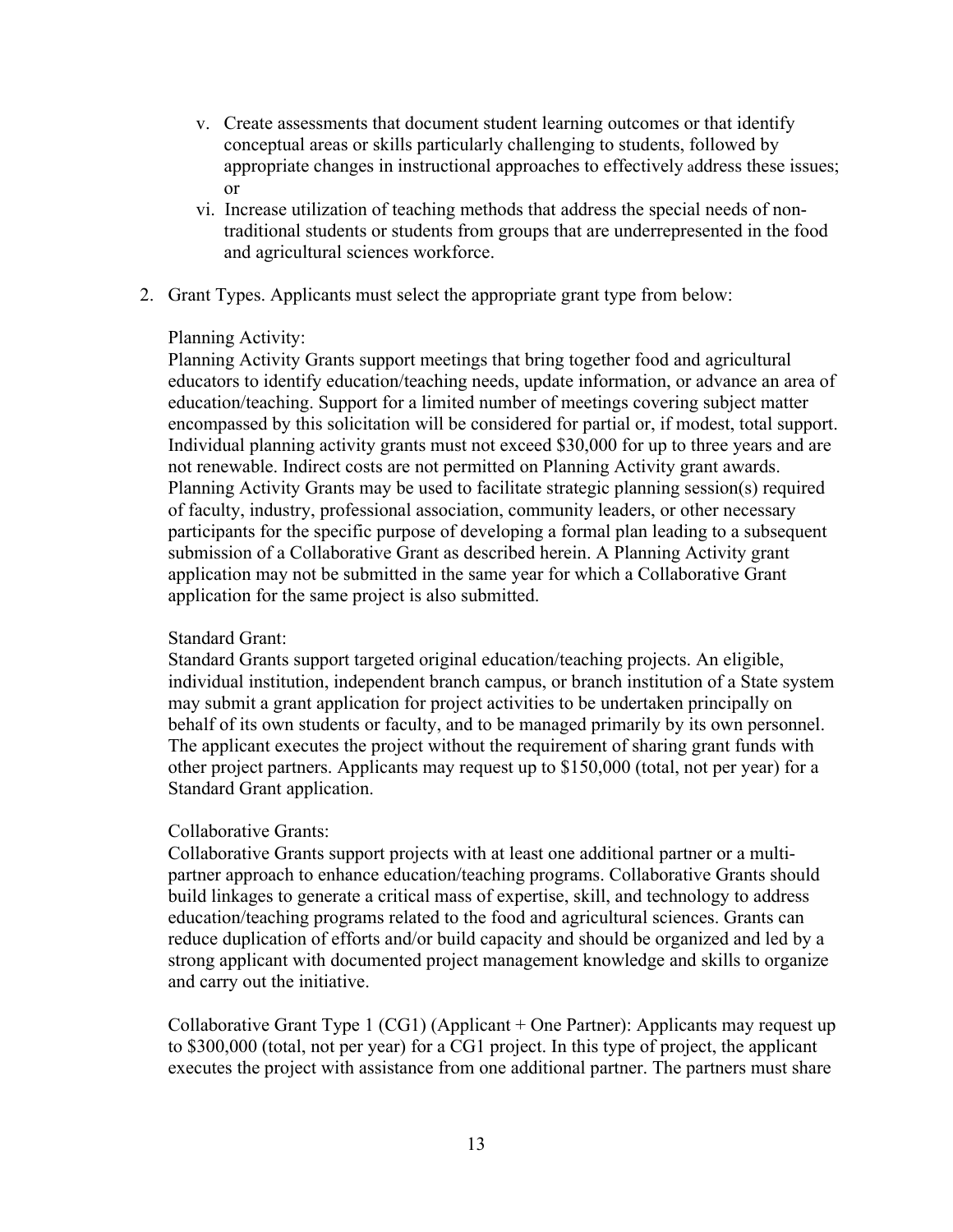grant funds. Specifically, the applicant institution will transfer at least one- half of the awarded funds to the other institution participating in the project.

Collaborative Grant Type 2 (CG2) (Applicant + Two or more Partners): Applicants may request up to \$750,000 (total, not per year) for a CG2 project. The applicant executes the project with assistance from at least two additional partners. The additional partners must share grant funds. The applicant institution/organization submitting a CG2 proposal must retain at least 30 per cent, but not more than 70 percent of the awarded funds and no cooperating entity may receive less than 10 percent of awarded funds. A CG2 project differs from a CG1 in project scope and impact. CG2 projects must support a multipartner approach to solving a major state or regional challenge in food and agricultural sciences education at the baccalaureate, masters or DVM level. CG2 projects are characterized by multiple partners (each providing a specific expertise) organized and led by a strong applicant with documented project management knowledge and skills to organize and carry out the initiative.

Reported impacts of CG2 projects must include (but are not limited to) the following:

- a. Assessment of significant progress toward addressing the national challenge of increasing the number and diversity of food and agricultural sciences baccalaureate or higher degree graduates, while addressing the specific state or regional opportunity defined in the grant application;
- b. Documented enhanced retention rates of students in food and agricultural majors exposed to CG2 Project activities;
- c. A comprehensive project evaluation, using the indicators and methods defined in this RFA, that informs the baccalaureate, masters or DVM food and agricultural sciences community and others about the effectiveness of this CG2 Project through the dissemination of results via publications, blogs, conferences/meetings, etc.;
- d. A description of completed or ongoing activities supported by this CG2 Project accompanied with a description of those same activities that will be sustained once grant funds end; and
- e. A description of any related activities expected to occur as an outgrowth of this funded project.

# <span id="page-13-0"></span>**D. Ethical Conduct of Funded Projects**

In accordance with sections [2, 3, and 8 of 2 CFR Part 422,](https://www.ecfr.gov/cgi-bin/text-idx?SID=3f96ab05cf1fc2d2713e5e46755e7696&mc=true&node=pt2.1.422&rgn=div5#se2.1.422_12) institutions that conduct USDAfunded extramural research must foster an atmosphere conducive to research integrity, bear primary responsibility for prevention and detection of research misconduct, and maintain and effectively communicate and train their staff regarding policies and procedures. In the event an application to NIFA results in an award, the Authorized Representative (AR) assures, through acceptance of the award that the institution will comply with the above requirements. Award recipients must, upon request, make available to NIFA the policies, procedures, and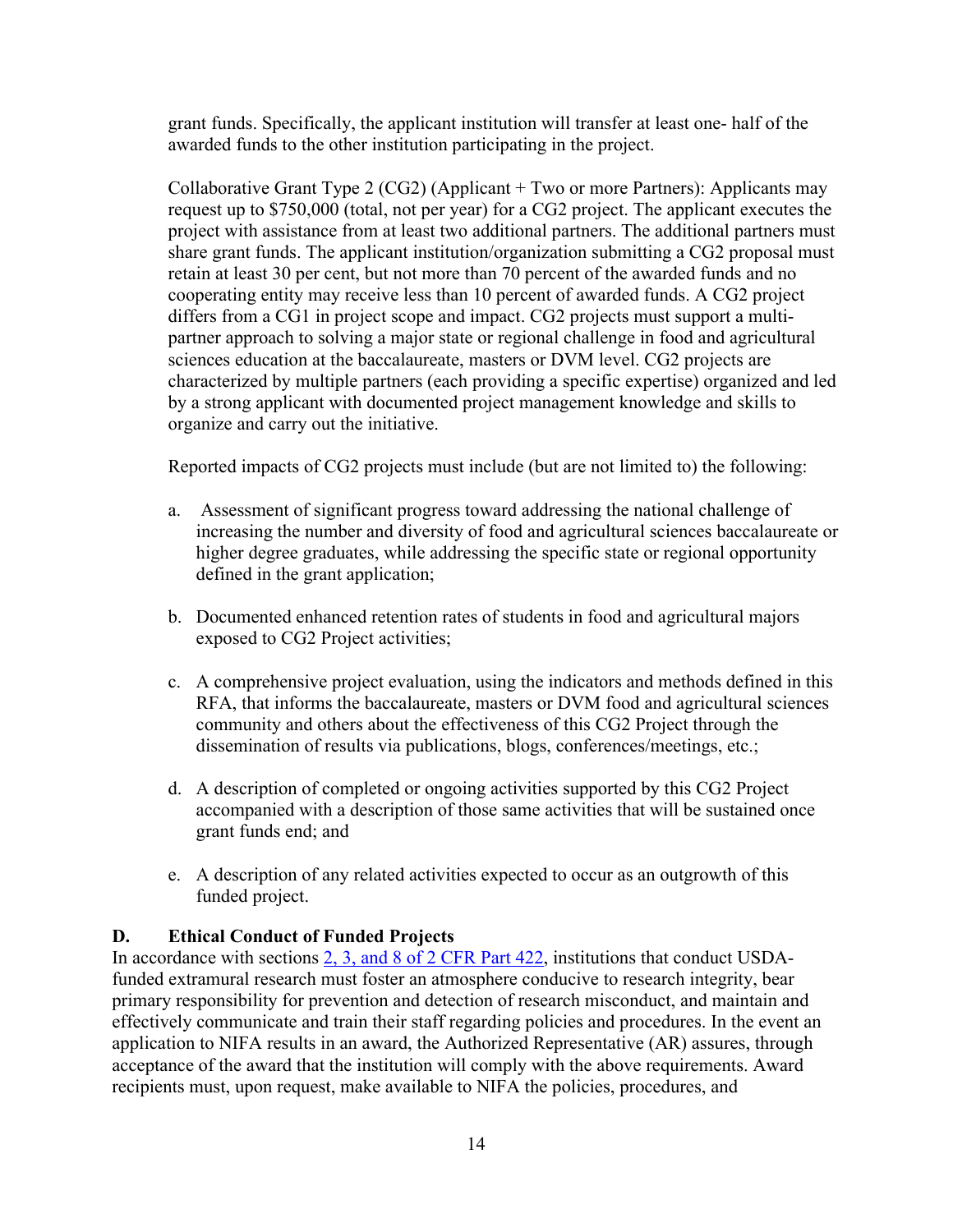documentation to support the conduct of the training. See Responsible and Ethical Conduct of [Research](https://nifa.usda.gov/responsible-and-ethical-conduct-research) for further information.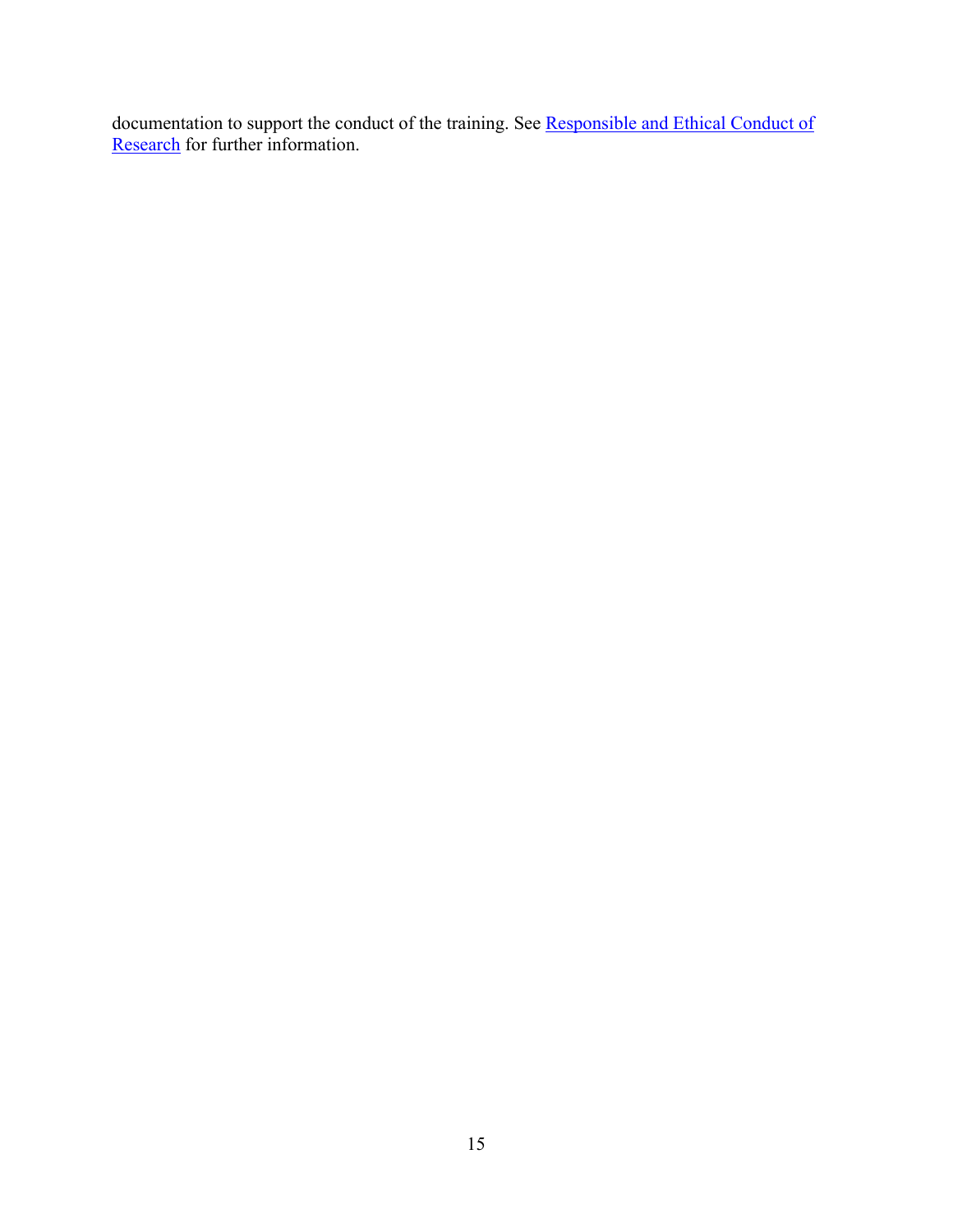## <span id="page-15-0"></span>**PART III. ELIGIBILITY INFORMATION**

## <span id="page-15-1"></span>**A. Eligibility Requirements**

Applicants for the Higher Education Challenge Grant Program (HEC) must meet all the requirements discussed in this RFA. Failure to meet the eligibility criteria by the application deadline may result in exclusion from consideration or, preclude NIFA from making an award. For those new to Federal financial assistance, NIFA's [Grants Overview](https://nifa.usda.gov/resource/grants-overview) provides highly recommended information about grants and other resources to help understand the Federal awards process.

Applications may be submitted by:

- 1. U.S. public or private nonprofit colleges and universities offering a baccalaureate or first professional degree in at least one discipline or area of the food and agricultural sciences;
- 2. land-grant colleges and universities, (including land-grant institutions in the Insular Areas);
- 3. colleges and universities having significant minority enrollments and a demonstrable capacity to carry out the teaching of food and agricultural sciences; and
- 4. other colleges and universities having a demonstrable capacity to carry out the teaching of food and agricultural sciences.

An applicant also must meet the definition of an Eligible Institution/Organization as stated in this RFA (see [Appendix III\)](#page-34-1). For the purposes of this program, the individual branches of a state university or other system of higher education that are separately accredited as degree-granting institutions are treated as separate institutions and are therefore eligible for HEC awards. Separate branches or campuses of a college or university that are not individually accredited as degree-granting institutions are not treated as separate institutions. An institution eligible to receive an award under this program includes a research foundation maintained by an eligible college or university. Accreditation must be by an agency or association recognized by the Secretary of the U.S. Department of Education.

United States citizenship is not required of faculty that wish to serve as PD, co-PD, or key personnel on a HEC grant. Any individual (eligible participant) receiving Federal funds (for developmental activities) must be a citizen or national of the United States, as defined in this RFA (see Appendix III). Failure to meet an eligibility criterion by the time of application deadline may result in the application being excluded from consideration or, even though an application may be reviewed, will preclude NIFA from making an award. The following applies to CG1 and CG2 applicants only: The applicant institution must meet the definition of "eligible institution" as specified in §3405.2(i); the other institutions participating in a CG1 and CG2 project proposals are not required to meet the definition of "eligible institution" as specified in §3405.2(i), nor required to meet the definition of "college" or "university" as specified in §3405.2(f).

Award recipients may subcontract to organizations not eligible to apply, provided such organizations are necessary for the conduct of the project. Failure to meet the eligibility criteria by the application deadline may result in exclusion from consideration or, preclude NIFA from making an award. For those new to Federal financial assistance, NIFA's [Grants Overview](https://nifa.usda.gov/resource/grants-overview)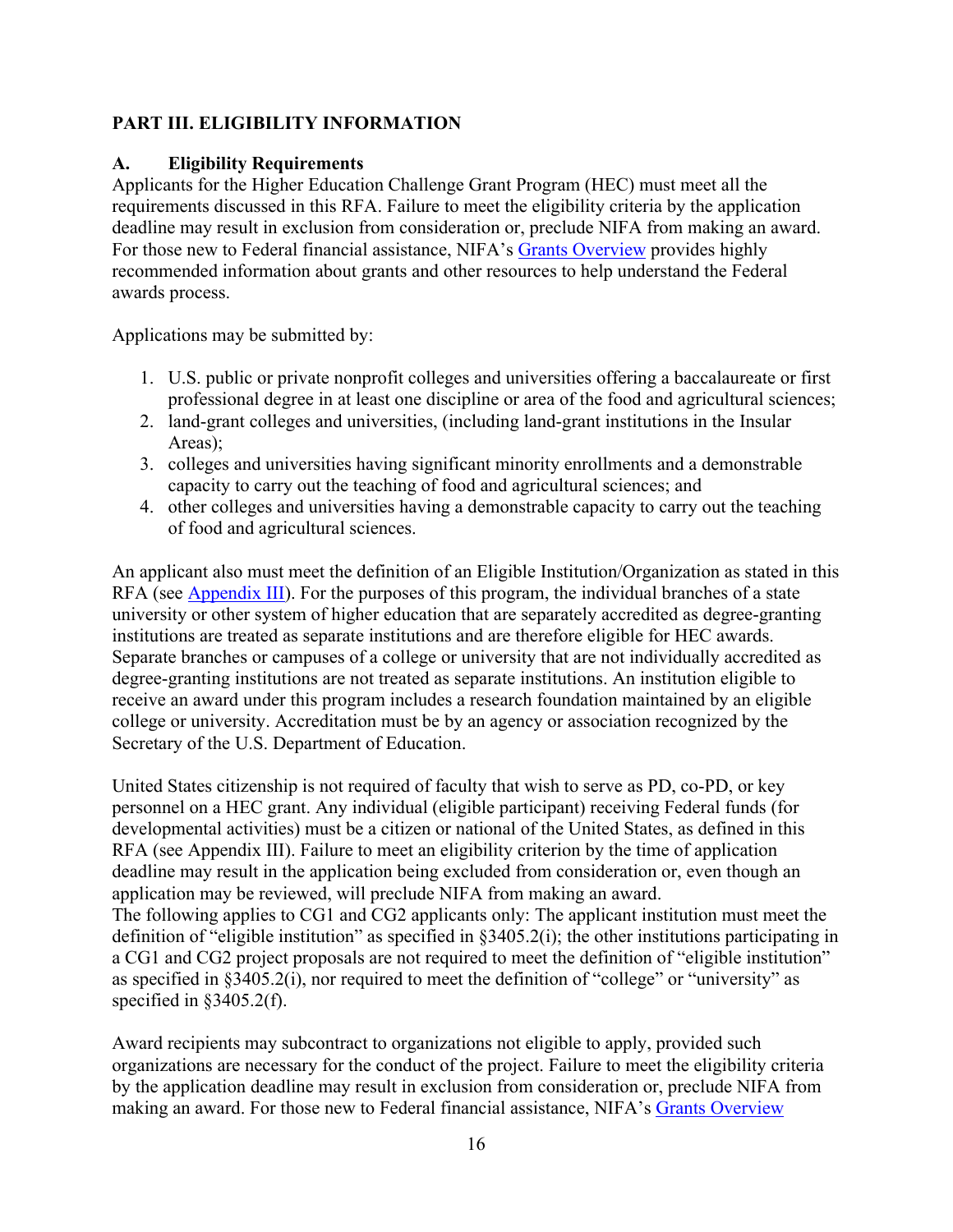provides highly recommended information about grants and other resources to help understand the Federal awards process.

*Duplicate or Multiple Submissions* – duplicate or multiple submissions is not allowed. NIFA will disqualify both applications if an applicant submits duplicate or multiple submissions. For additional information or clarification please contact the NIFA contact identified in this RFA.

For those new to Federal financial assistance, NIFA's [Grants Overview](https://nifa.usda.gov/resource/grants-overview) provides highly recommended information about grants and other resources to help understand the Federal awards process.

## <span id="page-16-0"></span>**B. Cost Sharing or Matching**

*No Match Required* - The Higher Education Challenge Grant Program (HEC) has *NO* matching requirement. NIFA will not factor matching resources into the review process as an evaluation criterion.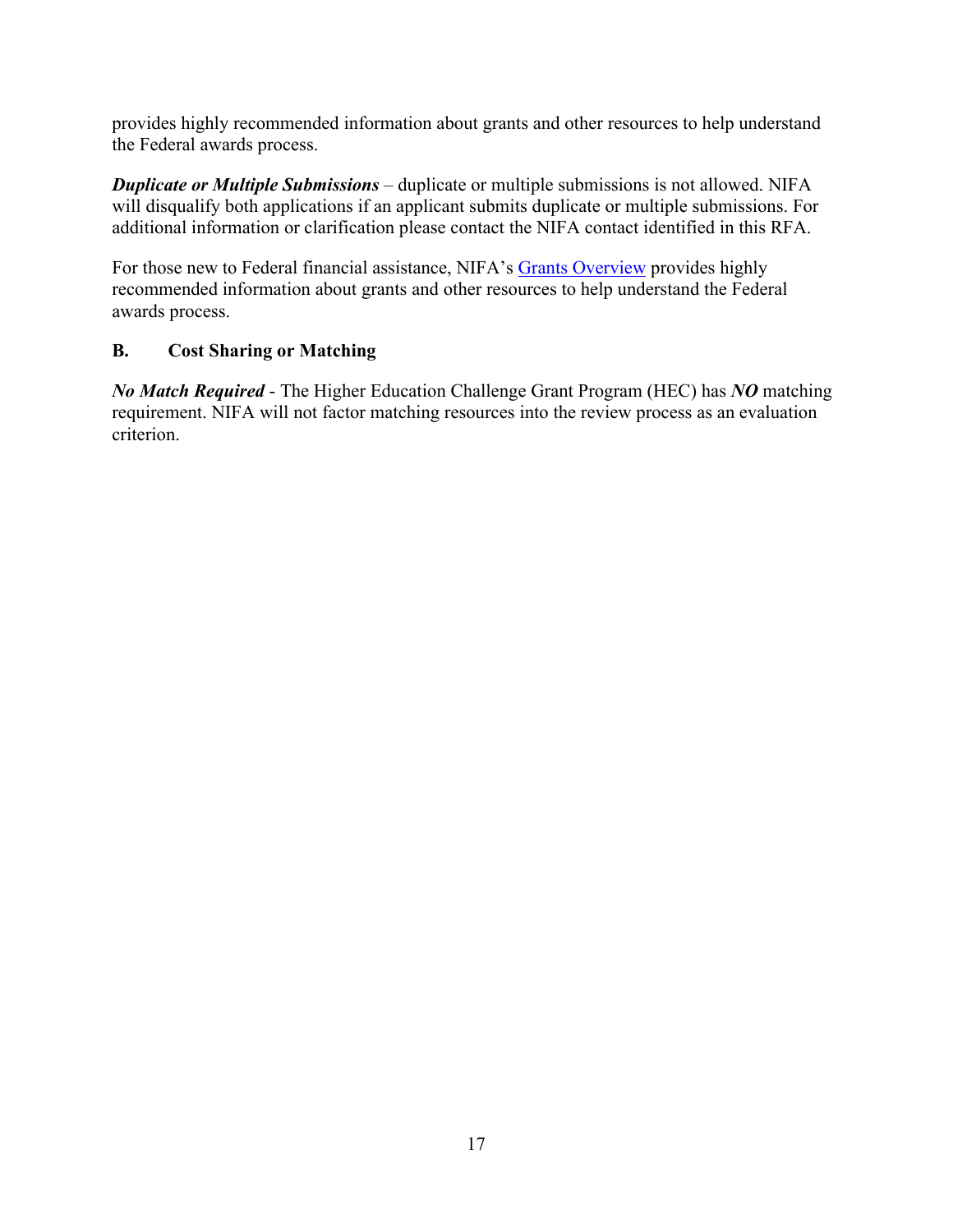# <span id="page-17-0"></span>**PART IV. APPLICATION AND SUBMISSION**

# <span id="page-17-1"></span>**A. Method of Application**

Applicants must apply to this RFA electronically; no other method or response is accepted. The electronic application for this RFA and additional resources are available on [Grants.gov](https://www.grants.gov/) and [Grants 101.](https://www.grants.gov/web/grants/learn-grants/grants-101/pre-award-phase.html/) **Table 3** provides instructions on how to obtain an electronic application. **Part III** of the NIFA Grants Application Guide contains detailed information regarding the [Grants.gov](https://www.grants.gov/) registration process. The NIFA Grants Application Guide is contained in the specific funding opportunity package or a sample of the guide can be found [here.](https://nifa.usda.gov/resource/nifa-grantsgov-application-guide) When applying for a NIFA award, it is important to reference the version of the guide that is included in the specific funding opportunity application package.

| <b>Steps</b>              | Action                                                                                                                    |  |
|---------------------------|---------------------------------------------------------------------------------------------------------------------------|--|
| <b>Step One: Register</b> | <i>New Users</i> to Grants gov must register early with Grants gov prior to<br>submitting an application (Register Here). |  |
| <b>Step Two:</b>          | Download and Install Adobe Reader (see Adobe Software Compatibility                                                       |  |
| <b>Download Adobe</b>     | for basic system requirements).                                                                                           |  |
| <b>Step Three: Find</b>   | Using this funding opportunity number USDA-NIFA-CGP-009106                                                                |  |
| <b>Application</b>        | search for application here: Opportunity Package.                                                                         |  |
| <b>Step Four: Assess</b>  | Contact an AR prior to starting an application to assess the organization's                                               |  |
| <b>Readiness</b>          | readiness to submit an electronic application.                                                                            |  |

## <span id="page-17-3"></span>**Table 3.** Steps to Obtain Application Materials

# <span id="page-17-4"></span>**Table 4:** Help and Resources

| <b>Grants.gov Support</b>                               | <b>NIFA</b> Support                               |
|---------------------------------------------------------|---------------------------------------------------|
| <b>Grants.gov Online Support</b>                        | Email: $grantapplication questions@usda.gov$      |
| Telephone support: 800-518-4726 Toll-                   |                                                   |
| Free or 606-545-5035                                    | Key Information: Business hours: Monday thru      |
| Email support: $\frac{\text{support}(a)}{\text{grams}}$ | Friday, 7a.m. - 5p.m. ET, except federal holidays |
| Self-service customer-based support:                    |                                                   |
| Grants.gov                                              |                                                   |
| iPortalgrantapplicationquestions@usda.gov               |                                                   |
| Key Information: Customer service                       |                                                   |
| business Hours 24/7, except federal                     |                                                   |
| holidays.                                               |                                                   |

# <span id="page-17-2"></span>**B. Content and Form of the Application**

The [Application Guide](https://apply07.grants.gov/apply/opportunities/instructions/PKG00249520-instructions.pdf) is part of the corresponding application package for this RFA. The RFA overrides the [Application Guide](https://apply07.grants.gov/apply/opportunities/instructions/PKG00249520-instructions.pdf) if there is a discrepancy between the two documents. NIFA will accept subsequent submissions to an application until the application deadline. However, applicants that do not meet the application requirements, to include partial applications, risk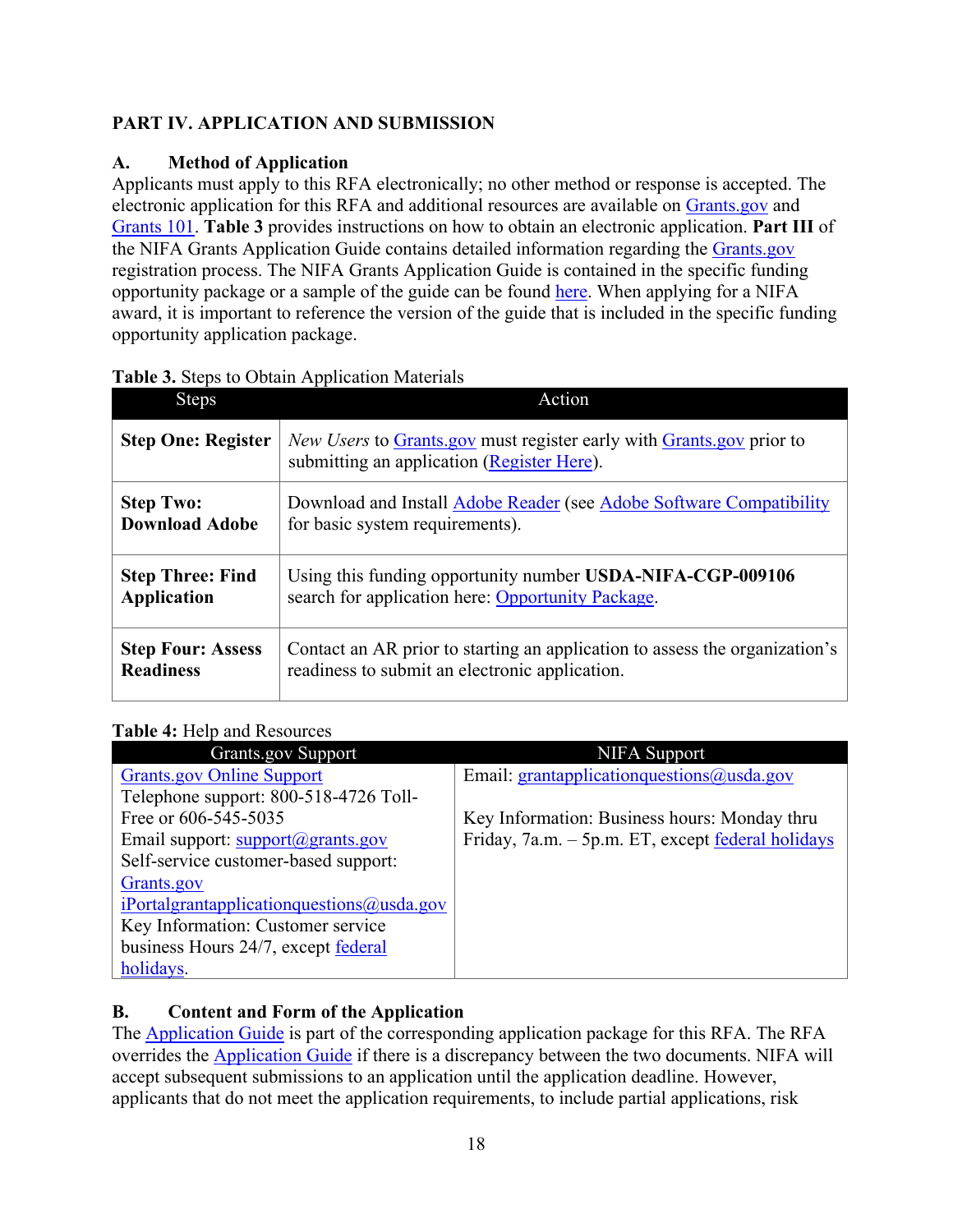being excluded from NIFA's review. NIFA will assign a proposal number to all applications that meet the requirements of this RFA. Applicants must refer to the proposal number when corresponding with NIFA. **Table 5** outlines other key instructions for applicants.

| Instruction                                                                                                                                         | References<br>(All references are to the Application<br>Guide) |
|-----------------------------------------------------------------------------------------------------------------------------------------------------|----------------------------------------------------------------|
| Attachments must be in a portable document<br>format (PDF) format.                                                                                  | Part IV                                                        |
| Check the manifest of submitted files to verify<br>attachments are in the correct format.                                                           | Part IV                                                        |
| Conduct an administrative review of the<br>application before submission.                                                                           | Part IV                                                        |
| Follow the submission instructions.                                                                                                                 | Part V                                                         |
| Provide an accurate email address, where<br>designated, on the SF-424 R&R.                                                                          | Part V                                                         |
| Contact the <b>Grants</b> gov helpdesk for technical<br>support and keep a record of the<br>correspondence.                                         | N/A                                                            |
| Contact NIFA if applicant does not receive<br>correspondence from NIFA regarding an<br>application within $30$ days of the application<br>deadline. | N/A                                                            |

## <span id="page-18-0"></span>**Table 5:** Key Application Instructions

**SF 424 R&R Cover Sheet.** See **Part V** of the [Application Guide](https://apply07.grants.gov/apply/opportunities/instructions/PKG00249520-instructions.pdf) for the required certifications and assurances.

#### *SF 424 R&R Project/Performance Site Location(s)*. See **Part V** of the **Application Guide**.

## *R&R Other Project Information Form*. See **Part V** of the **Application Guide**.

- 1. Field 7. Project Summary (PS)/Abstract. The PS must show how the project goals align with the project goals of the Higher Education Challenge Grant Program (HEC). The PS is limited to 250 words. A PS that exceeds this limit will not be considered for review. See **Part V** of the [Application Guide](https://apply07.grants.gov/apply/opportunities/instructions/PKG00249520-instructions.pdf) for instructions and suggested templates.
- 2. Field 8. Project Narrative (PN). The PN must not exceed 20 *double-spaced* pages of written text (12 font) and up to 5 *double-spaced* additional pages for figures and tables (the font size for tables should be no smaller than 11 points, Times New Roman). Figures and tables may come after the 20 pages of text, or be intertwined with the text (but they must not exceed 5 pages). The page limits outlined here ensure fair and equitable competition. Appendices to the PN are allowed if these are directly germane to the proposed project. Do not add appendices to circumvent the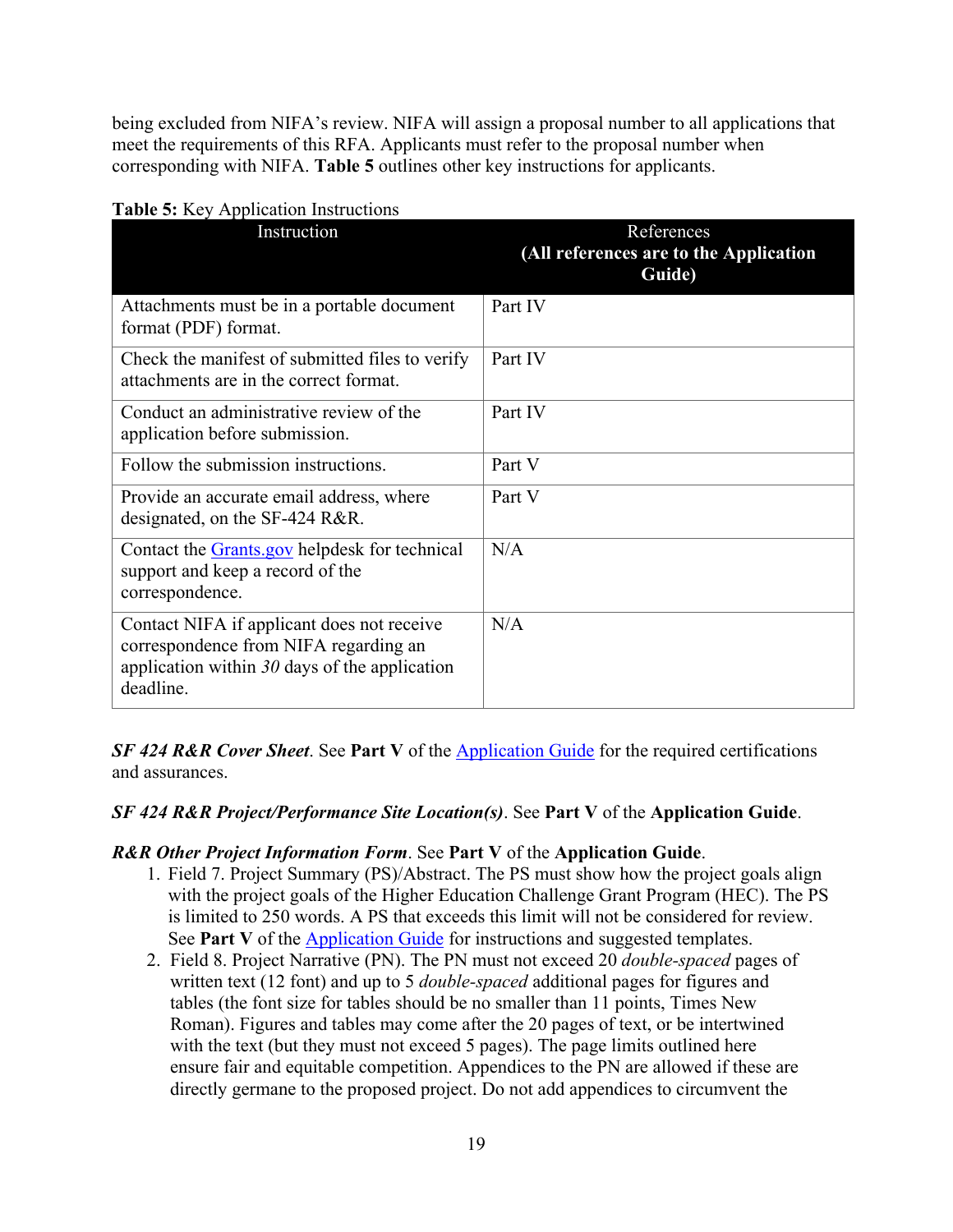page limit. The PN must include all the following:

Response to Previous Review

This requirement only applies to resubmitted applications as described in II, B. The Project Narrative attachment is to include two components: 1) a one-page response to the previous review (containing the previous proposal number in the first line) titled "Response to Previous Review" as the first page of the attachment and 2) the 25-page Project Narrative, as required (see Part IV, B. above).

The one-page "Response to Previous Review" does not count against the 25-page limit of the Project Narrative. In resubmitted applications, the response to previous review should come before the narrative cover page (which is discussed below).

The narrative cover page (first page of the Project Narrative) must include the information below and will not count towards the page limit of the Project Narrative:

- a. Project Title;
- b. Project Director (and any) Co-Project Director(s) (include institutional affiliation for each);
- c. Educational Need Area: (Part II, C.);
- d. Projected number of students or faculty to be served by the project during the project period (i.e., using a new curriculum, instructional delivery system, student career opportunity; benefitting from a partnership between institutions; etc.);
- e. Primary Discipline Code/Academic Discipline: (Select one from the list below);
- f. Grant Type: Planning Activity, Standard, CG1, or CG2. (See 'Definitions', Appendix III);
- g. Total Funds Requested: (List total Federal funds requested for this application. If this project is a CG1 Or CG2 Project Proposal, also list each partner's total funds requested next to the institution/organization's name); and
- h. Partners: If CG1 or CG2 Project Proposal, list all partner institutions/organizations that will share grant funding
- i. Data management plan (DMP);
- j. Response to previous review: The response to previous review must not exceed one *double-spaced* page. This does not count towards the page limit for the PN.

Prepare the application using a standard size  $(8 \frac{1}{2}$ " x  $11$ ") page, one-inch margins, no type smaller than 12-point font, and double line spacing. Use an easily readable font face (e.g., Arial, Times New Roman). Information may not be appended to an application to circumvent page limitations prescribed for the Project Narrative.

In new applications, the narrative cover page should come before the table of contents. In resubmitted applications, please use this order: 1) response to previous review, 2) narrative cover page, 3) table of contents.

The Project Narrative must include all the following: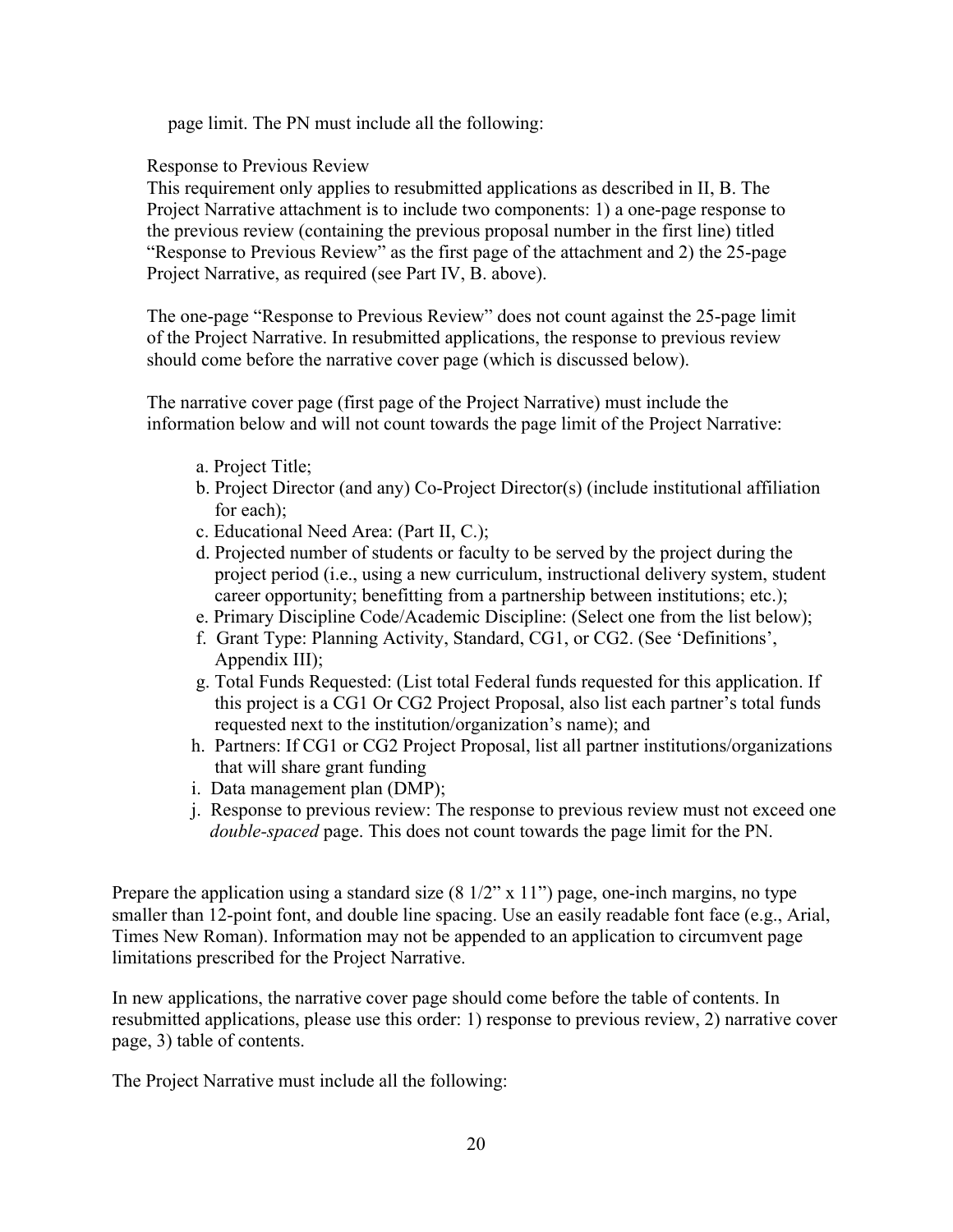- 1. Potential for Advancing the Quality of Education; Significance of the Problem
	- a. Identification of Educational Problem and Project Impact: Briefly state: (1) the specific instructional problem/challenge (or opportunity) to be addressed; (2) the anticipated project audience; and (3) the project's target objectives (what change in education is proposed?) and its anticipated, overall impact on improving the quality of food and agricultural sciences education.
	- b. Project Justification: Summarize the body of knowledge justifying the need for the proposed project. Discuss how the project's Educational Need Area (Part II, C.) will be of value at the state, regional, national, or international level(s). Where applicable, explain how it will improve the food and agricultural science capabilities of students. Describe any previously funded projects that are ongoing or recently completed that are related to the proposed project.
	- c. Institutional long-range Goals: Explain how the project will help satisfy the institution/organization's high-priority objectives, or how the project is linked to and supported by the institution/organization's strategic plan.
	- d. Innovation: Describe the proposal's creative approach to improving the quality of food and agricultural sciences education, solving an educational problem, or promoting programs that advance equal opportunity for all students. Support your choice, with actual experiences or literature.
	- e. Multidisciplinary and/or Problem-based Focus: Indicate how the project is relevant to multiple disciplines in food and agricultural sciences education and how the project will enhance students' understanding of complex agricultural systems. Also, discuss whether the project may be adapted by or serve as a model for other institutions.
- 2. Proposed Approach and Cooperative Linkages
	- a. Plan of Operation and Methodology: Describe procedures for accomplishing the objectives of the project. Describe plans for management of the project to ensure its proper and efficient administration. Describe the way in which resources and personnel will be used to conduct the project.
	- b. Timetable: Identify all important project milestones (performance targets that indicate when project goals will be met) and dates as they relate to project start-up, execution, evaluation, dissemination, and closeout.
	- c. Evaluation Plans: State the methodologies to be used in assessing the accomplishment of stated products, results, and measurable impacts from the project. Discuss the strategies and metrics for evaluating progress toward meeting the two HEC goals from Part I, B. Describe any data to be collected and analyzed. Demonstrate how the project will improve education. This section must clearly indicate how you plan to measure impacts. This is optional for Planning Activity grant applications. The following guidance will assist you with developing your evaluation plan:
		- i. The evaluation may also include assessment of other outcomes, particularly if the project aims to change organizational structures, create cost- efficiencies, or achieve other ends. Explain the data gathering procedures that will be used to monitor and assess progress toward intended project goals. When describing the measurement instruments, you plan to use (surveys, interviews, focus groups, assessments of e-portfolios or capstone projects, measures of class performance, scores on standardized tests, cost- benefit analyses, etc.), be sure to mention why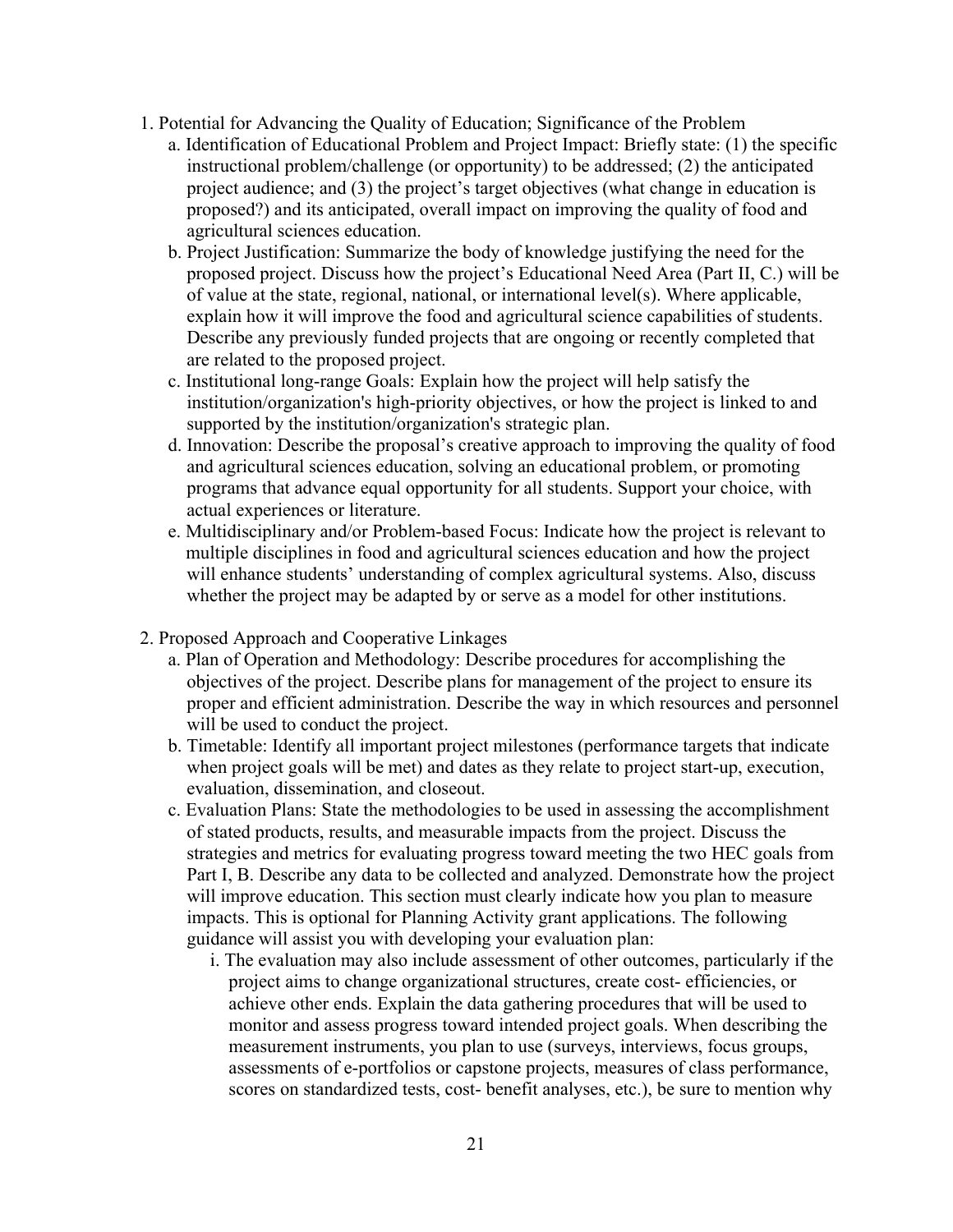these are appropriate to gauging success.

- ii. The evaluation plan section should make a convincing case to reviewers that at the conclusion of the grant, the grantee could report the extent to which learning and engagement outcomes, professional development goals, and/or organizational outcomes have been achieved. Reviewers will be looking for evidence that the applicant thought about how to measure both successes and failures and what adjustments could be made to enhance program outcomes in the future. Collection of this evidence is critical to achieving HEC's goal of making data about educational improvements and innovation available to the education community.
- iii. The project budget should contain funding to either hire an outside project evaluator, or to present convincing evidence that an appropriate evaluator is already on staff and available to provide assistance with assessment and evaluation throughout the life of the project. As a guide, up to 10 percent of grant funds may be used to support this purpose. Be mindful if you chose this option to avoid conflicts of interest.
- d. Dissemination Plans: The application must document how project accomplishments (products, results, and impacts, etc.) will be published or otherwise disseminated to the broadest extent throughout the academic community. This may include educational journals or other professional discipline publications, and presentations at regional or national conferences and workshops, including the HEC Project Directors' Meeting. Discuss the institution/organization's commitment to disseminate project results and products and the potential for institutionalization. Identify target audiences and explain methods of communication. This is optional for Planning Activity grant applications.
- e. Partnerships and Collaborative Efforts: Explain how the project will maximize partnership and collaborative efforts to strengthen food and agricultural sciences education (e.g., involvement of faculty in related disciplines at the same institution, CG1 or CG2 projects with other educational institution/organizations, or cooperative activities with business or industry). Provide evidence, via letters from the parties involved in the partnership or collaborative arrangement.
- f. Potential Pitfalls, Limitations, and Alternatives (if applicable): Identify and explain any potential challenges that might impede progress during the duration of the project. Additionally, describe any potential strategies or alternatives that might be implemented to address such challenges. This section is optional for all applications and therefore, it will not count against the applicant during the evaluation process.
- 3. Institutional Capability and Capacity Building
	- a. Institutional/organizational Commitment and Capability: Demonstrate that the program administration is committed to this project and has the capability to ensure its completion.
	- b. Institutional/organizational Resources: Document the necessary institutional/organizational resources (administrative, facilities, equipment, and/or materials), and other appropriate resources, that will be made available to the project. Demonstrate how these resources, when combined with the support requested from USDA, will be adequate to carry out the activities of the project.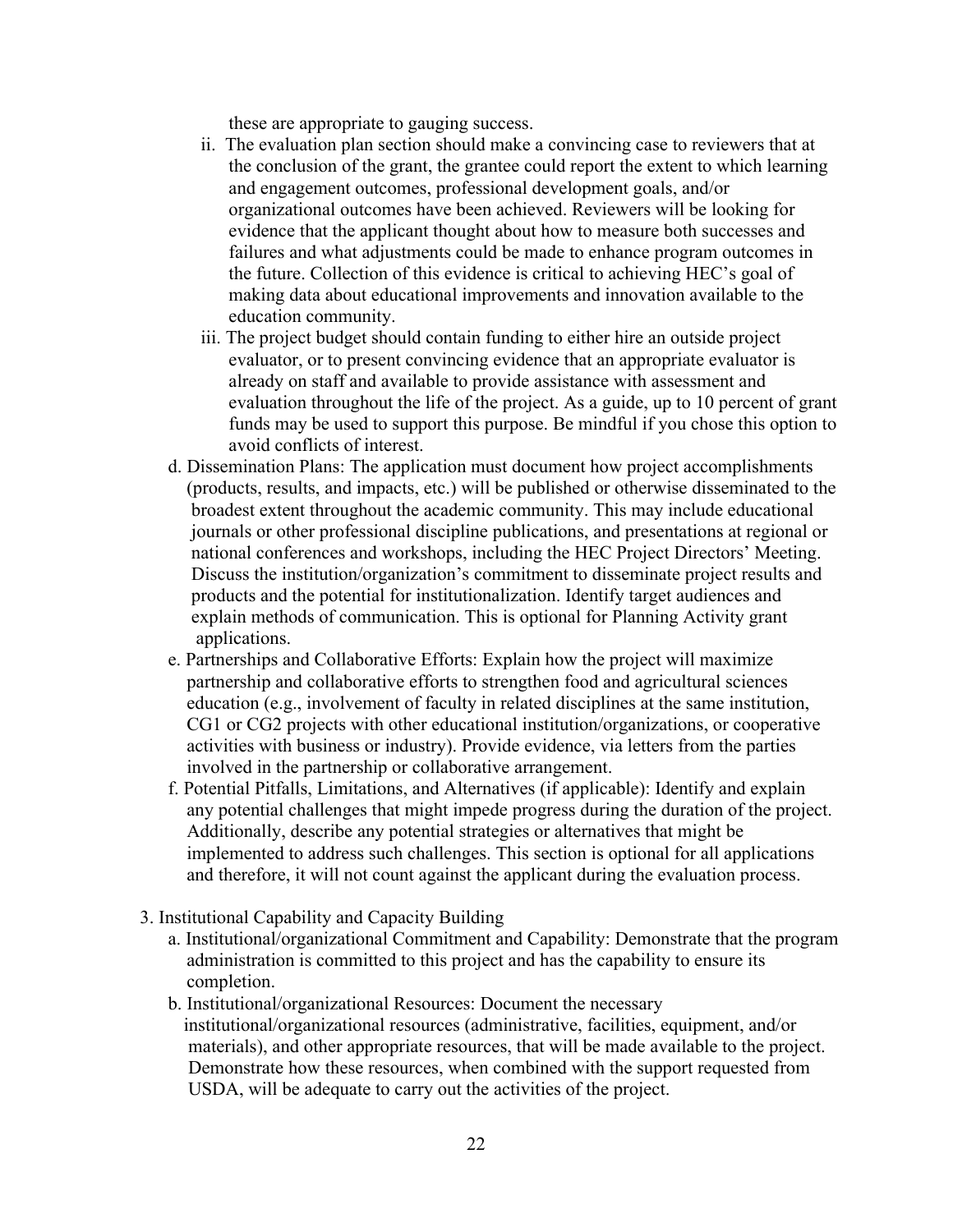- c. Academic Enhancement: Document how this project will improve and strengthen teaching at the institution (including any partner institutions/organizations). Include how any project performance target(s) identified above (2.b., Timetable) will be incorporated into academic instruction at the institution. Discuss how the benefits to be derived from the project will transcend the applicant institution/organization or the grant period.
- d. Continuation Plans: Discuss the likelihood of, or specific plans for, continuation or expansion of the project beyond the period of USDA support. Describe how the institutions/organization's long-range budget or academic plan provides for the realistic continuation or expansion of the initiative undertaken by this project after the grant period ends. Explain the plans for eventual self-support built into the project, and the plans to institutionalize the program if it is successful. Describe any indications of other continuing non-federal support. Provide details of the expected outcomes, and the targeted audience that would benefit from the continuation of this project. This is optional for Planning Activity grant applications.
- 4. Key Personnel: Discuss the adequacy and specific attributes and project responsibilities of each key person associated with the project. Also include the background and qualifications of those personnel who will be responsible for assessing project results and administering the project evaluation and reporting process.
- 5. Budget and Cost-effectiveness
	- a. Budget: In addition to the separate, required budget forms and budget justification, discuss how the budget specifically supports the proposed project activities. Explain how such budget items as professional or technical staff time and salary, travel, equipment, etc., are necessary and reasonable to achieve project objectives. Justify that all funds requested from USDA are allocated adequately between the applicant and any collaborating institution/organization(s), and will be appropriate to carry out the activities of the project. If the application addresses more than one Educational Need Area (see Part II, C.), you must include estimates of the proportion of the funds requested from USDA that will support each respective area.
	- b. Cost-effectiveness: Justify the project's cost-effectiveness. Show how the project maximizes the use of limited resources, optimizes educational value for the dollar, achieves economies of scale, or leverages additional funds. For example, discuss how the project has the potential to generate a critical mass of expertise and activity focused on a need area.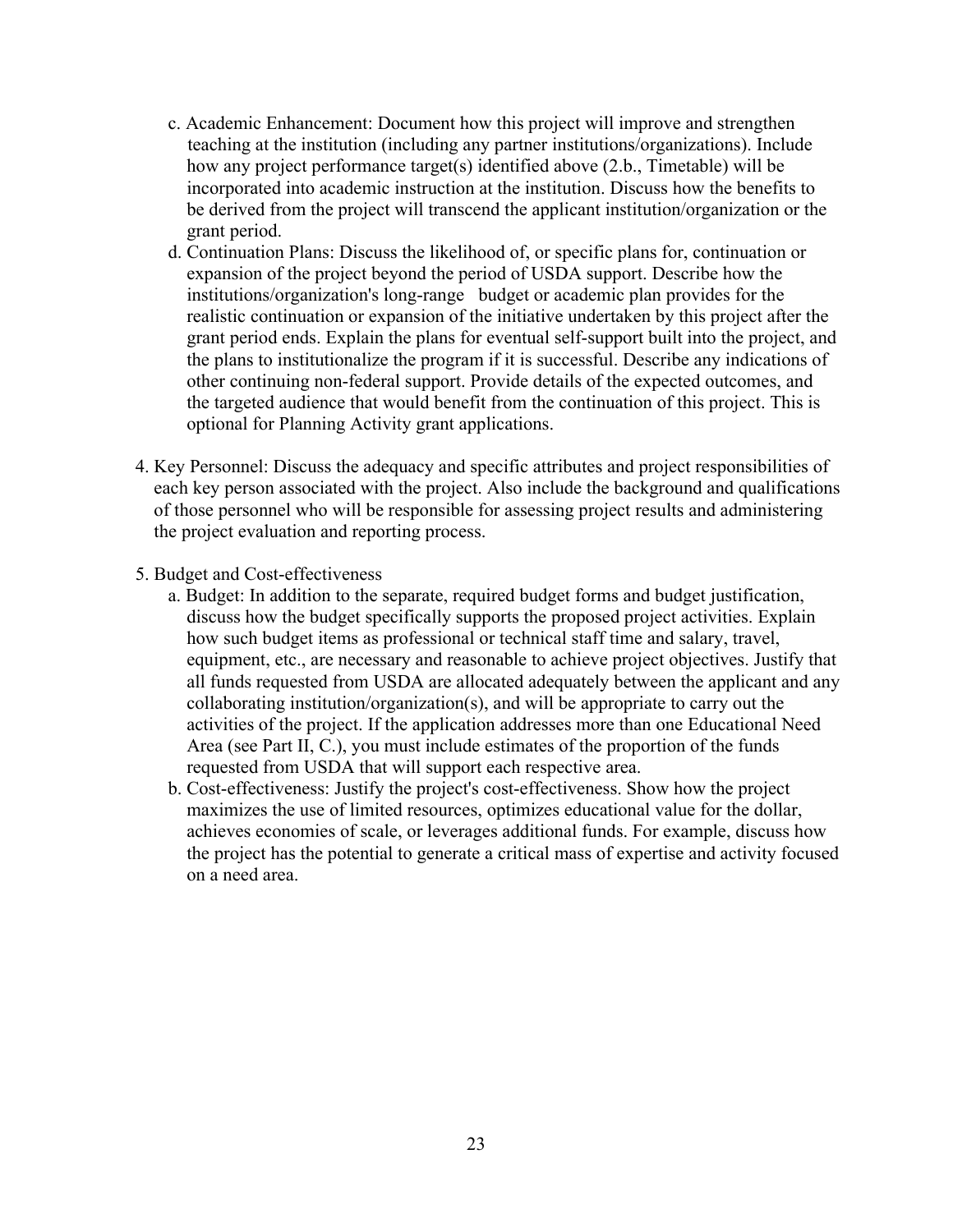| A                         | <b>Animal Sciences</b>                                                                                              |
|---------------------------|---------------------------------------------------------------------------------------------------------------------|
| B                         | Related Biological Sciences (includes General/Basic Biotechnology, Biochemistry,<br>and Microbiology)               |
| $\mathcal{C}$             | Conservation and Renewable Natural Resources (includes Forestry)                                                    |
| D                         | Social Sciences                                                                                                     |
| E                         | Agricultural/Biological Engineering                                                                                 |
| $\boldsymbol{\mathrm{F}}$ | Food Science/Technology and Manufacturing                                                                           |
| G                         | General Food agricultural and human sciences (includes multidisciplinary projects                                   |
| H                         | Human Sciences/Family and Consumer Sciences (excludes Human Nutrition)                                              |
| I                         | International Education/Research (enhancement of U.S. programs)                                                     |
| J                         | Entomology - Animal                                                                                                 |
| L                         | <b>Environmental Sciences/Management</b>                                                                            |
| M                         | Agribusiness (includes Management, Marketing, and Agricultural Economics)                                           |
| $\mathbf N$               | Human Nutrition                                                                                                     |
| $\Omega$                  | Other (describe only if not listed above)                                                                           |
| P                         | Plant Sciences and Horticulture                                                                                     |
| Q                         | Aquaculture                                                                                                         |
| S                         | Agricultural Social Sciences (includes Agricultural Education, Agricultural<br>Communications, and Rural Sociology) |
| T                         | Entomology – Plant                                                                                                  |
| V                         | Veterinary Medicine/Science                                                                                         |
| W                         | <b>Water Science</b>                                                                                                |
| X                         | Data Science and Artificial Intelligence                                                                            |

<span id="page-23-0"></span>**Table 6:** Academic Codes and Disciplines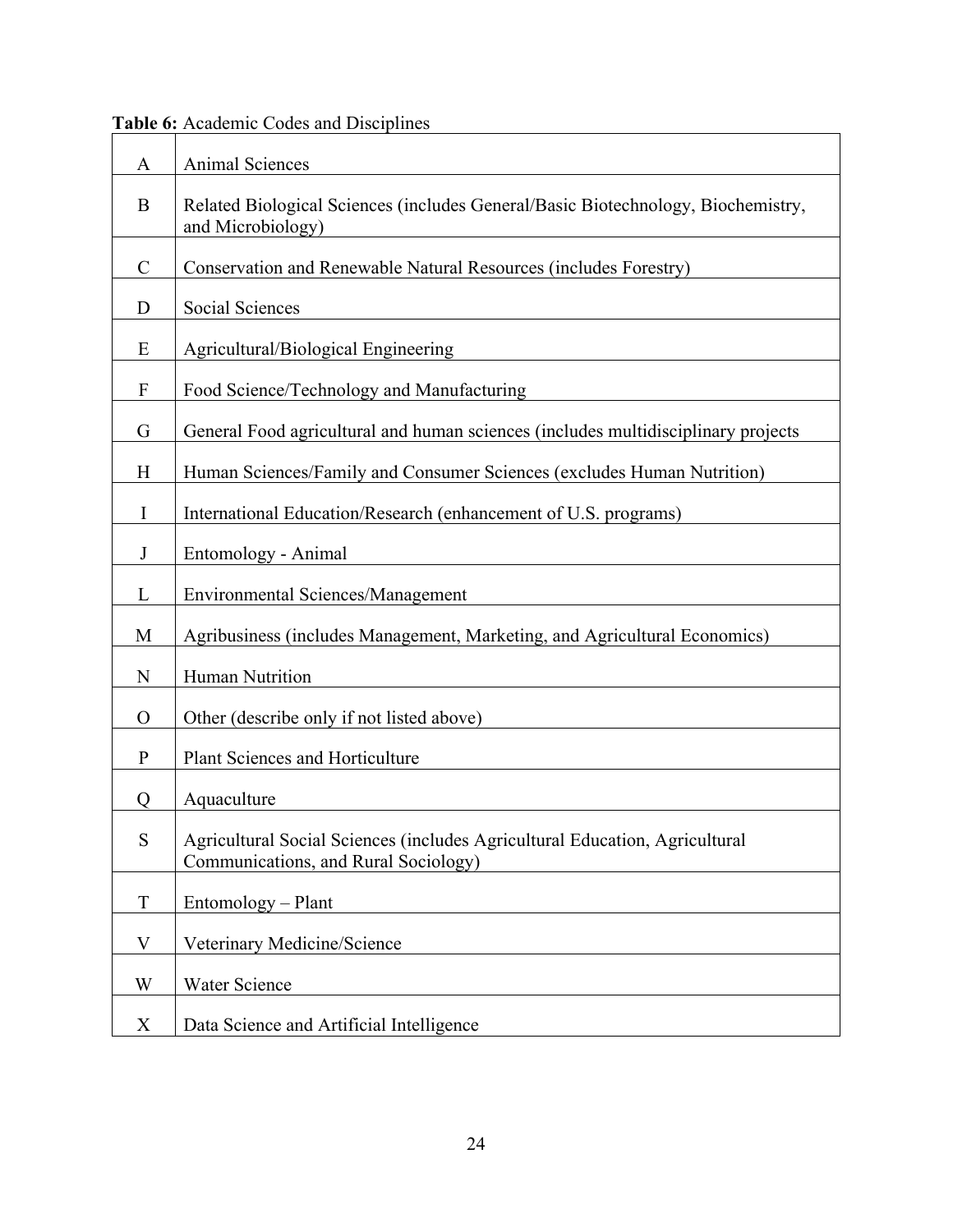3. Field 12, Add Other Attachments: See Part V of the Application Guide. Appendices to Project Narrative – PDF Attachment. Title the attachment as "Appendices" in the document header and save file as "Appendices." Appendices to the Project Narrative are allowed if they are directly germane to the proposed project. The addition of appendices may not be used to circumvent the text and/or figures and tables page limitations.

Collaborative Arrangements – PDF Attachment: Title the attachment as "Collaborative Arrangements" in the document header and save file as "Collaborative Arrangement". If it is necessary to enter into formal consulting or collaborative arrangements with others, such arrangements should be fully explained and justified. If the consultant(s) or collaborator(s) are known at the time of the application, a vitae or resume should be provided. In addition, evidence (e.g., letter of support signed by the AR of the consultant/collaborating organization) should be provided that the collaborators involved have agreed to render these services. The applicant also will be required to provide additional information on consultants and collaborators in the budget portion of the application.

Expected Outcomes – PDF Attachment: Title the attachment "Expected Outcomes" in the document header and name the file to be saved as "ExpectedOutcomes." Please use a format, similar to what is provided below, to submit expected outcomes and attach it as the last page of the application. This is optional for Planning Activity grant applications.

| Total expected impact during entire grant period                                                                                                                                                                                                                                                           | <b>Expected</b><br><b>Number</b> | <b>Justification for</b><br><b>Expected Numbers</b> |
|------------------------------------------------------------------------------------------------------------------------------------------------------------------------------------------------------------------------------------------------------------------------------------------------------------|----------------------------------|-----------------------------------------------------|
| Number of products to be developed through grant<br>funds during the grant period ( <i>i.e.</i> , curricula, academic<br>programs, recruitment/retention programs, materials,<br>experiential learning opportunities)                                                                                      | N/A                              | N/A                                                 |
| Number of faculty supported by this grant for<br>professional development during the grant period:<br>participation in sabbaticals, workshops, conferences,<br>etc.                                                                                                                                        | N/A                              | N/A                                                 |
| Number of students who will indirectly benefit from<br>the products produced from the grant during the grant<br>period (i.e., using the curriculum/instrumentation,<br>enrolled in the program, recruited or retained but not<br>paid by the grant using scholarships, fellowships and<br>assistantships). | N/A                              | N/A                                                 |

#### <span id="page-24-0"></span>**Table 7:** Expected Outcomes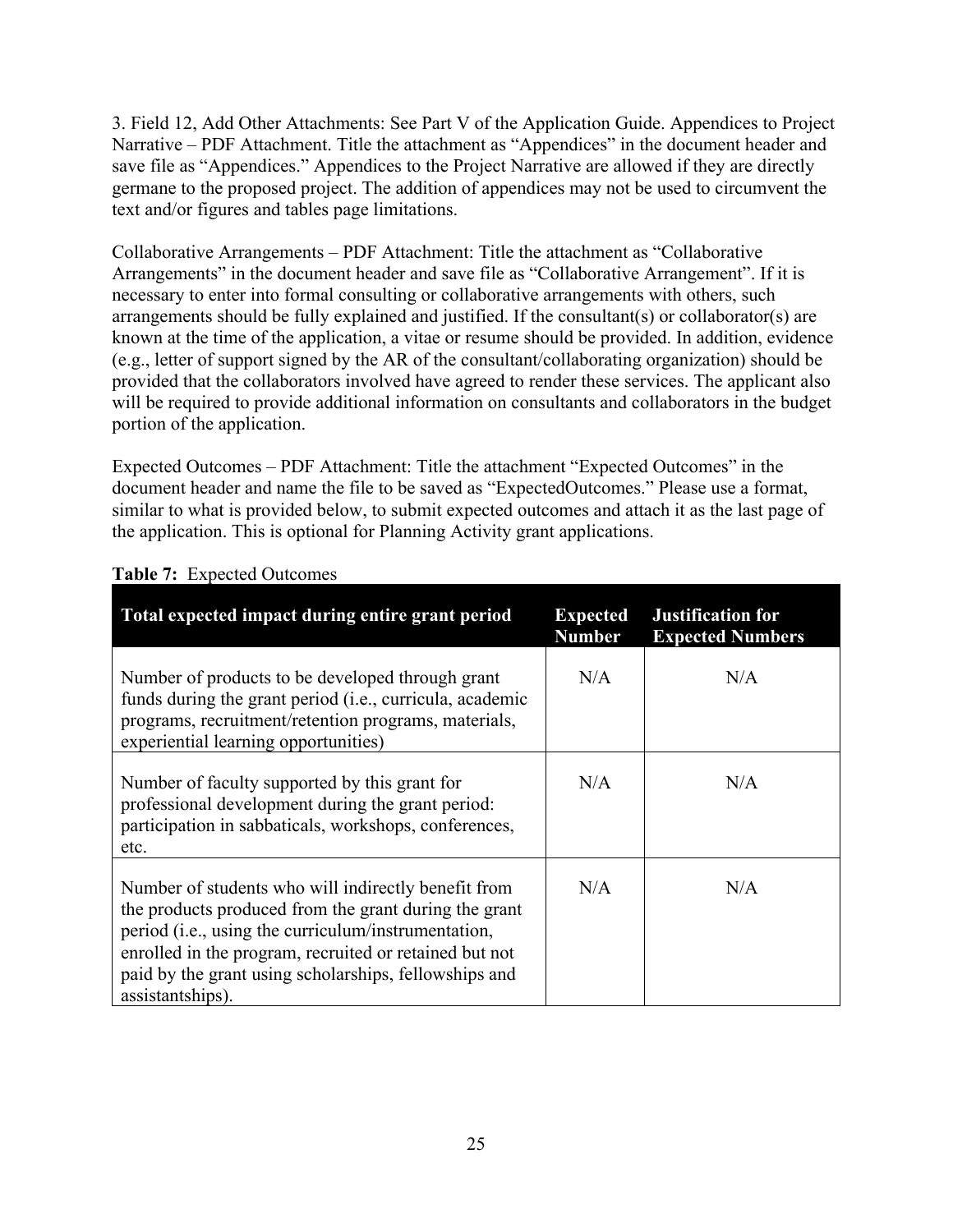*R&R Senior/Key Person Profile (Expanded)*. See **Part V** of the **Application Guide** for profile requirements, details about the biographical sketch, and suggested support templates.

*R&R Personal Data*. This information is voluntary and is not a precondition of award (see **Part V** of the **Application Guide**).

## *R&R Budget*. See **Part V** of the **Application Guide**.

Include the travel costs for the Project Director and any other key staff member(s) to attend at least one national Project Directors' meeting, if offered, in Washington, DC, or other announced location during the lifetime of the grant. Stipends to support students' experiential, academic learning activities outside of the traditional classroom are permitted (as long as such activities are clearly related to a student's degree program and are not extracurricular). Stipends may be requested for materials or supplies to facilitate a student's broad exposure to research/field techniques and methodologies, as well as for reasonable travel expenses and per diem related to student educational experiences (e.g., field trips, data collection, and scientific meetings) directly supporting this funded project. In order for the students to be provided a stipend, they must be currently matriculating in the institution(s) where the projects are being implemented. Stipends may not be used for tuition or scholarships. Any application primarily focused on providing student stipends should also include a plan demonstrating how the stipends will continue into the future once current grant funds expire. While budgets should account for this travel, virtual or hybrid meetings may be considered based on local and national pandemic conditions.

Indirect costs (IDC) – See Part IV  $\S$  C of this RFA for funding restrictions regarding indirect cost, and **Part V** of the **Application Guide** for additional information.

**R&R Sub award Budget Attachment** (Only required if submitting a CG1 or CG2 Project Proposal): Clearly identify the total grant funding anticipated for the applicant and each partner to demonstrate the required sharing percentage. Further itemized all expenditures for the applicant and all partners in the Budget Justification. Funds do not have to be divided equally among project years. Remember that each sub-awardee must have a budget and cumulative for each year they participate in the grant project.

*Data Management Plan.* A DMP is required for this program. Applicants should clearly articulate how the project director (PD) and co-PDs plan to manage and disseminate the data generated by the project. The DMP will be considered during the merit review process (see [Part](#page-28-2)  [V § B](#page-28-2) of this RFA, [NIFA's Data Management Plan\)](https://nifa.usda.gov/resource/data-management-plan-nifa-funded-research-projects). If you need help in preparing a data management plan or have questions about what constitutes a data management plan for this role (including questions about data privacy, etc), please contact the NIFA program contacts listed at the end of this RFA.

## *Supplemental Information Form*. See **Part V** of the **Application Guide**.

- 1. Field 2. Program to which the applicant is applying. Enter the program name Higher Education Challenge Grant Program (HEC) and the program code (ER). Accurate entry is critical.
- 2. Field 8. Conflict of Interest List. See **Part V** of the Application Guide.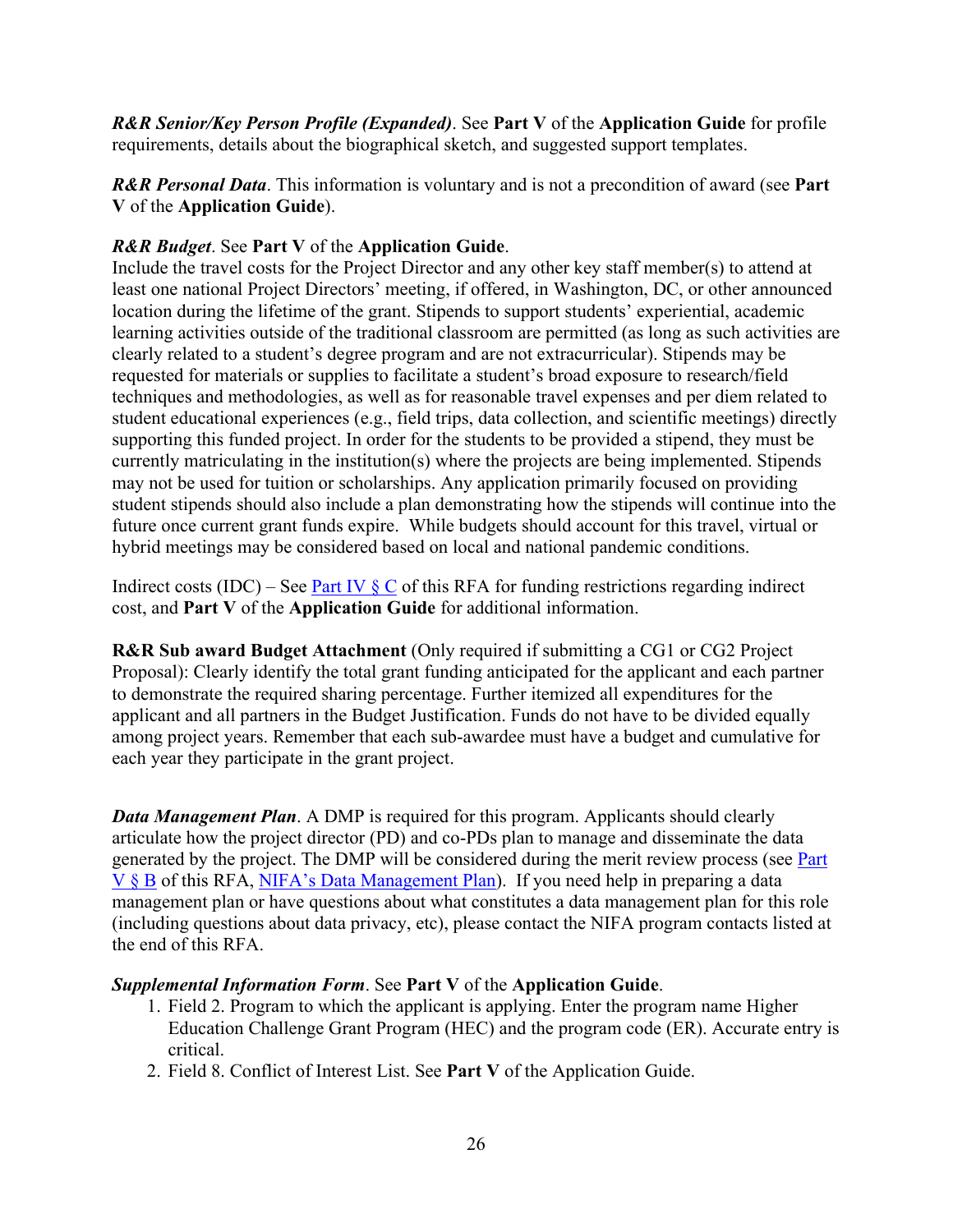*Representations Regarding Felony Conviction and Tax Delinquent Status for Corporate Applicants*. This is required for corporate applicants. See **Part VI § 2** of the **Application Guide** for a description of the term, "corporation."

# <span id="page-26-0"></span>**C. Funding Restrictions**

*Indirect Cost (IDC) not to exceed 30 percent of Total Federal Funds Awarded (TFFA) of the recipient*. Section 1462(a) and (c) of the **National Agricultural Research**, Extension, and Teaching [Policy Act of 1977 \(NARETPA\)](https://nifa.usda.gov/sites/default/files/resource/nar77.pdf) limits IDC for the overall award to 30 percent of Total Federal Funds Awarded (TFFA) under a research, education, or extension grant. The maximum IDC rate allowed under the award is determined by calculating the amount of IDC using:

- 1. the sum of an institution's negotiated indirect cost rate and the indirect cost rate charged by sub-awardees, if any; or
- 2. 30 percent of TFFA.

The maximum allowable IDC rate under the award, including the IDC charged by the subawardee(s), if any, is the lesser of the two rates.

If the result of number one is the lesser of the two rates, the grant recipient is allowed to charge the negotiated IDC rate on the prime award and the sub-award(s), if any. Any sub-awards would be subject to the sub-awardee's negotiated IDC rate. The sub-awardee may charge its negotiated IDC rate on its portion of the award, provided the sum of the IDC rate charged under the award by the prime awardee and the sub-awardee(s) does not exceed 30 percent of the TFFA.

If the result of number two is the lesser of the two rates, then the maximum IDC rate allowed for the overall award, including any sub-award(s), is limited to 30 percent of the TFFA. That is, the IDC of the prime awardee plus the sum of the IDC charged by the sub-awardee(s), if any, may not exceed 30 percent of the TFFA.

In the event of an award, the prime awardee is responsible for ensuring the maximum indirect cost allowed for the award is not exceeded when combining IDC for the Federal portion (i.e., prime and sub-awardee(s)) and any applicable cost-sharing (see [7 CFR 3430.52\(b\)\)](https://www.ecfr.gov/cgi-bin/text-idx?SID=a9b07f3b96328c9f57365947eaab4a9f&mc=true&node=pt7.15.3430&rgn=div5#se7.15.3430_152). Amounts exceeding the maximum allowable IDC are considered unallowable. See sections [408](https://www.ecfr.gov/cgi-bin/text-idx?SID=99b0d2f1cf782a71783f992ece47bb5a&mc=true&node=pt2.1.200&rgn=div5#se2.1.200_1408) and [410](https://www.ecfr.gov/cgi-bin/text-idx?SID=99b0d2f1cf782a71783f992ece47bb5a&mc=true&node=pt2.1.200&rgn=div5#se2.1.200_1410) of [2 CFR 200.](https://www.ecfr.gov/cgi-bin/text-idx?SID=99b0d2f1cf782a71783f992ece47bb5a&mc=true&node=pt2.1.200&rgn=div5) 

Organizations that do not have a current negotiated (including provisional) rate, may elect the De Minimis rate (2 CFR 200.414). The Uniform Guidance offers the option of electing to charge a de Minimis rate of 10 percent of modified total indirect costs (MTDC) which may be used indefinitely. As described above and in 2 CFR 200.403, costs must be charged consistently as either indirect or direct costs but may not be double charged or charged inconsistently charged as both. If elected, this methodology must be used consistently for all Federal awards until such time as a non-Federal entity chooses to negotiate for a rate, which it may apply to do at any time.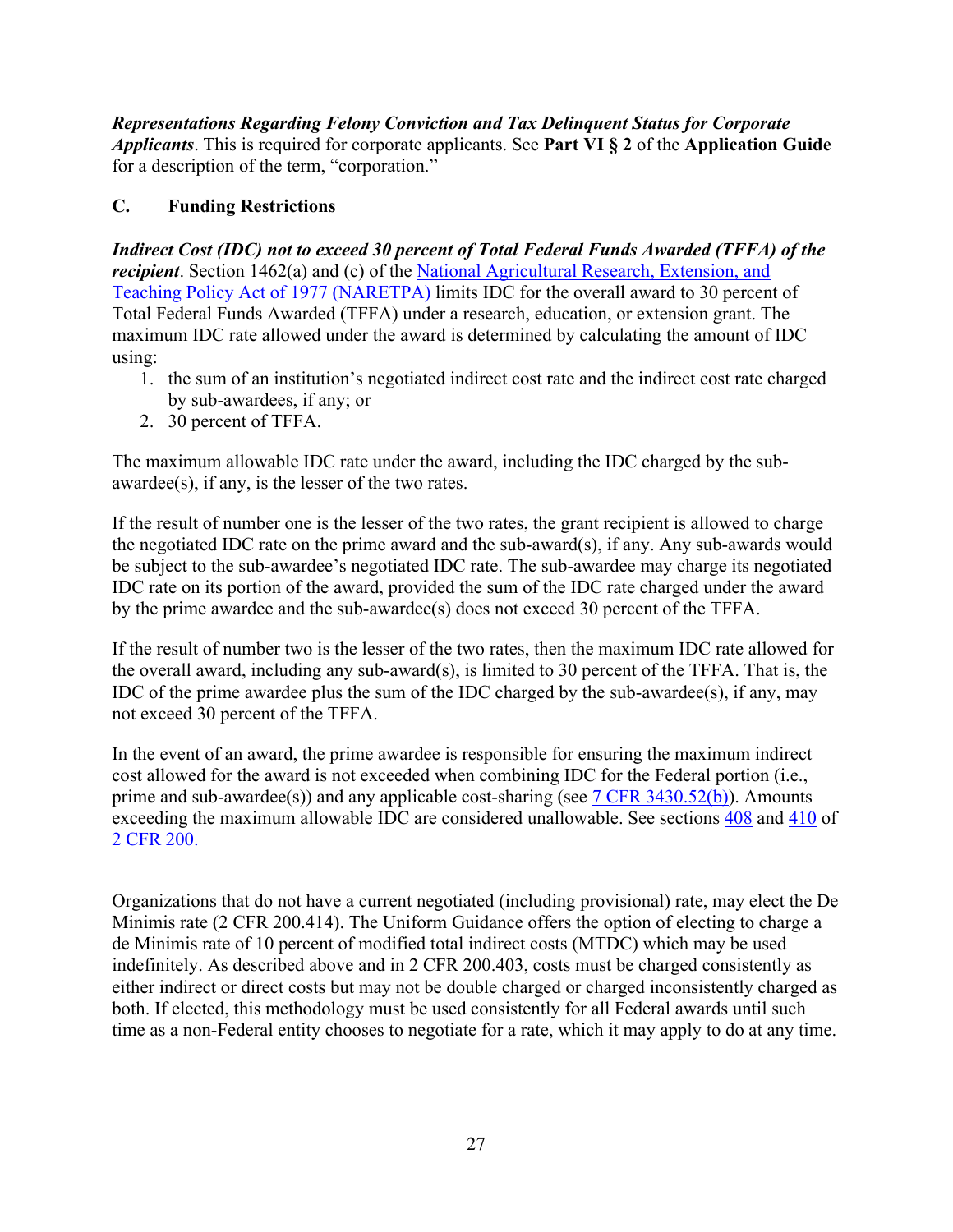Successful applicants must not use grant funds awarded under the authority of this RFA to renovate or refurbish research, education, or extension space; purchase or install fixed equipment in such space; or to plan, repair, rehabilitate, acquire, or construct buildings or facilities.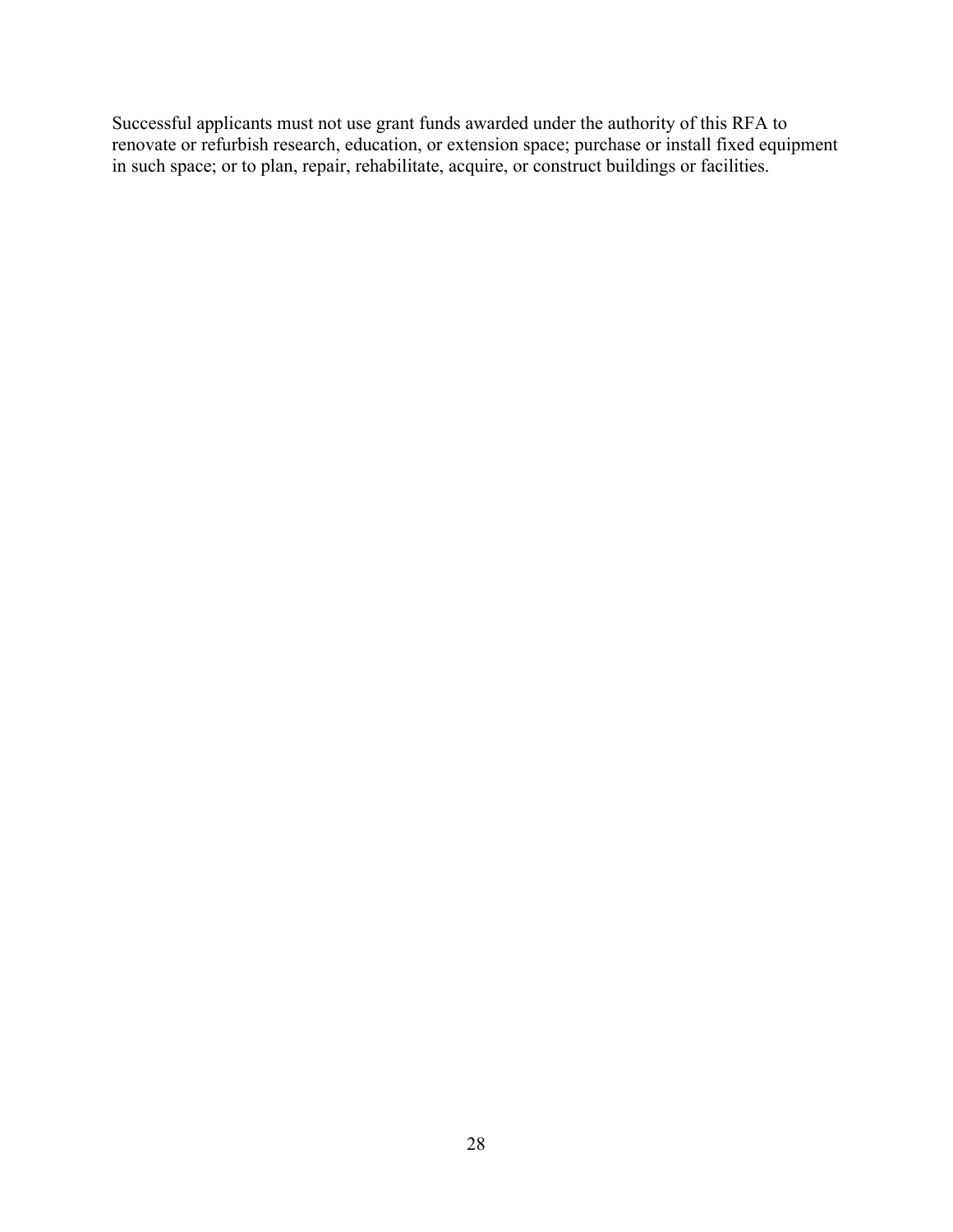# <span id="page-28-0"></span>**PART V. APPLICATION REVIEW REQUIREMENTS**

# <span id="page-28-1"></span>**A. NIFA's Evaluation Process**

NIFA evaluates each application in a two-part process. First, we screen each application to ensure that it meets the administrative requirements set forth in this RFA. All administrative requirements must be met in order for the application to proceed to the next level of review. Second, a scientific peer-review process will be used to technically evaluate applications that have met the administrative requirements using a review panel **(see** [NIFA Peer Review](https://nifa.usda.gov/sites/default/files/resource/NIFA-Peer-Review-Process-for-Competitive-Grant-Applications_0.pdf)  [Process\)](https://nifa.usda.gov/sites/default/files/resource/NIFA-Peer-Review-Process-for-Competitive-Grant-Applications_0.pdf).

# **Scientific Peer Review Process:**

NIFA selects reviewers for the review panel based upon their training and experience in relevant scientific, extension, or education fields, taking into account the following factors:

- 1. the level of relevant formal scientific, technical education, or extension experience of the individual, as well as the extent to which an individual is engaged in relevant research, education, or extension activities.
- 2. the need to include experts from various areas of specialization within relevant scientific, education, or extension fields.
- 3. the need to include other experts (e.g., producers, range or forest managers/operators, and consumers) who can assess relevance of the applications to targeted audiences and to program needs.
- 4. the need to include experts from a variety of organizational types (e.g., colleges, universities, industry, state and Federal agencies, and private profit and non-profit organizations) and geographic locations.
- 5. the need to maintain a balanced composition with regard to minority and female representation and an equitable age distribution; and
- 6. the need to include reviewers who can judge the effective usefulness of each application to producers and the general public.

After each peer review panel has completed its deliberations, the responsible program staff of NIFA will recommend that your project is either approved for support from currently available funds or declined due to insufficient funds or unfavorable review.

NIFA reserves the right to negotiate with the PD/PI and/or the submitting organization or institution regarding project revisions (e.g., reductions in the scope of work, funding level, period, or method of support) prior to recommending any project for funding.

After the review process has been completed, NIFA sends copies of reviews, *not* including the identity of reviewers, and a summary (if applicable) of the review panel comments to the PD.

*Conflicts of interest*. NIFA takes extreme care to prevent any actual or perceived conflicts of interest that may influence the review or evaluation (see [NIFA Peer Review Process for](https://nifa.usda.gov/resource/nifa-peer-review-process-competitive-grant-applications)  [Competitive Grant Applications\)](https://nifa.usda.gov/resource/nifa-peer-review-process-competitive-grant-applications).

# <span id="page-28-2"></span>**B. Evaluation Criteria**

NIFA will use the following criteria which are listed in priority order of importance) to evaluate this RFA: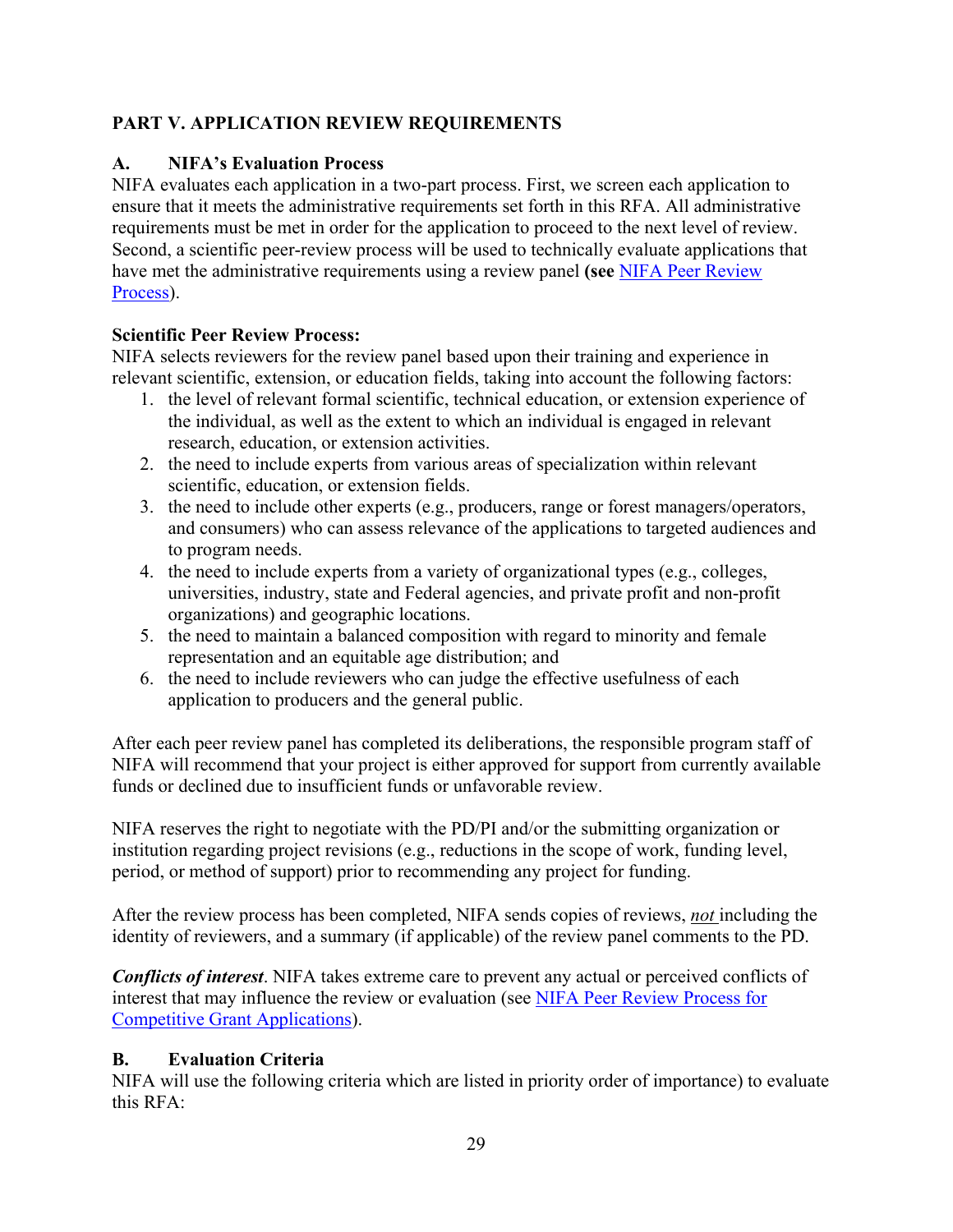- 1. Potential for Advancing Quality of Education/Significance of the Problem: This criterion is used to assess the likelihood that the project will have an impact upon and advance the quality of food and agricultural sciences by strengthening institutional capacities to meet clearly delineated needs. Elements considered include institutional long-range goals, identification of a problem or opportunity to be addressed, justification for the project, innovation, advancing educational equity, multidisciplinary and/or problem-based focus, and potential for adoption by other institutions. The proposed project must also show its relevance to the goals of HEC. Priority will be given to
	- a. applications for teaching enhancement projects that demonstrate enhanced coordination among all types of institutions eligible for funding under this section; and
	- b. applications for teaching enhancement projects that focus on innovative, multidisciplinary education programs, material, and curricula.
- 2. Proposed Approach and Cooperative Linkages: This criterion relates to the soundness of the proposed approach including objectives, methodology, plan of operation, timetable, expected products and results, evaluation, and dissemination plans. The approach must be based on sound research concepts and educational principles and may be documented through background literature or actual institutional data. Emphasis is placed on the quality of educational or research support provided to the applicant institution/organization through its partnerships and collaborative initiatives, and on the potential cooperative linkages likely to evolve as a result of this project. Any perceived pitfalls and alternative strategies or approaches are addressed.
- 3. Institutional Capability and Capacity Building: This criterion relates to the institution's capability to perform the project and the degree to which the project will strengthen its teaching or research capacity. Elements include the institution's commitment to the project, the adequacy of institutional resources (administrative, facilities, equipment, and/or materials) available to carry out the project, potential for academic or research enhancement, and plans for project continuation or expansion beyond the period of USDA support. Institutional data must be included to show the institution's ability to support the proposed project.
- 4. Key Personnel: This criterion relates to the adequacy of the number, qualifications and expertise of key persons who will develop and carry out the project, and the qualifications of project personnel who will provide for the assessment of project results and impacts and the dissemination of these findings.
- 5. Budget and Cost-Effectiveness: This criterion relates to the extent to which the total adequately supports the project and is cost effective. Elements considered include the necessity and reasonableness of costs to carry out project activities and achieve project objectives; the appropriateness of budget allocations between the applicant and any collaborating institution(s); the adequacy of time committed to the project by key project personnel; and the degree to which the project maximizes the use of limited resources, optimizes educational value for the dollar, achieves economies of scale, leverages additional funds, and focuses expertise and activity on high priority educational or research need areas.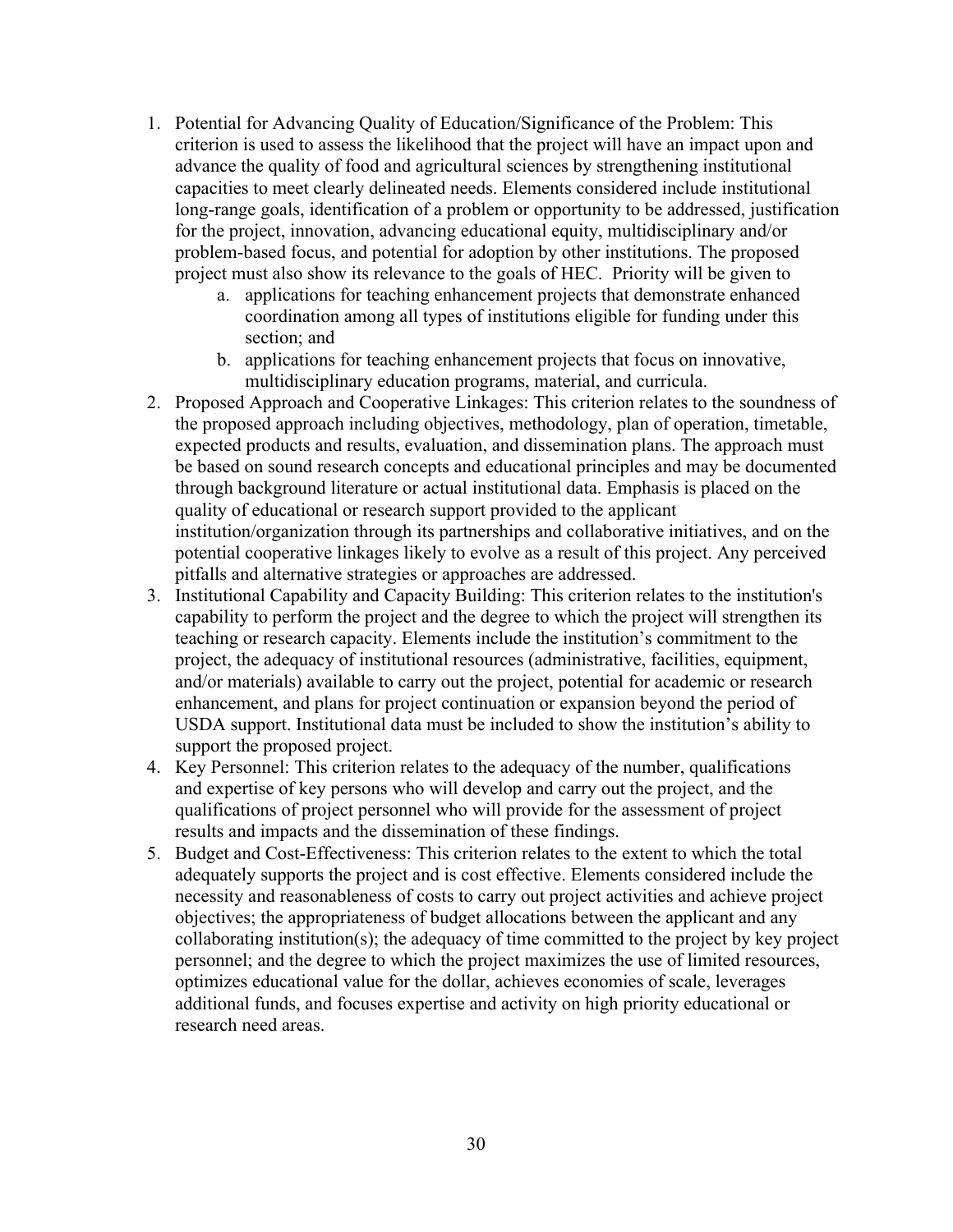## <span id="page-30-0"></span>**C. Organizational Management Information**

Applicants must submit specific management information relating to an applicant prior to an award and update the information as needed. Applicants may only have to update their information if they had previously provided the information under this or another NIFA program. NIFA provides the requisite forms during the pre-award process. Although an applicant may be eligible for award under this program, there are factors that may exclude an applicant from receiving federal financial and nonfinancial assistance and benefits under this program (e.g., debarment or suspension of an individual, or a determination that an applicant is not responsible).

## <span id="page-30-1"></span>**D. Application Disposition**

Applicants may withdraw at any time before NIFA makes a final funding decision. NIFA will retain all applications, including withdrawn applications and unfunded applications.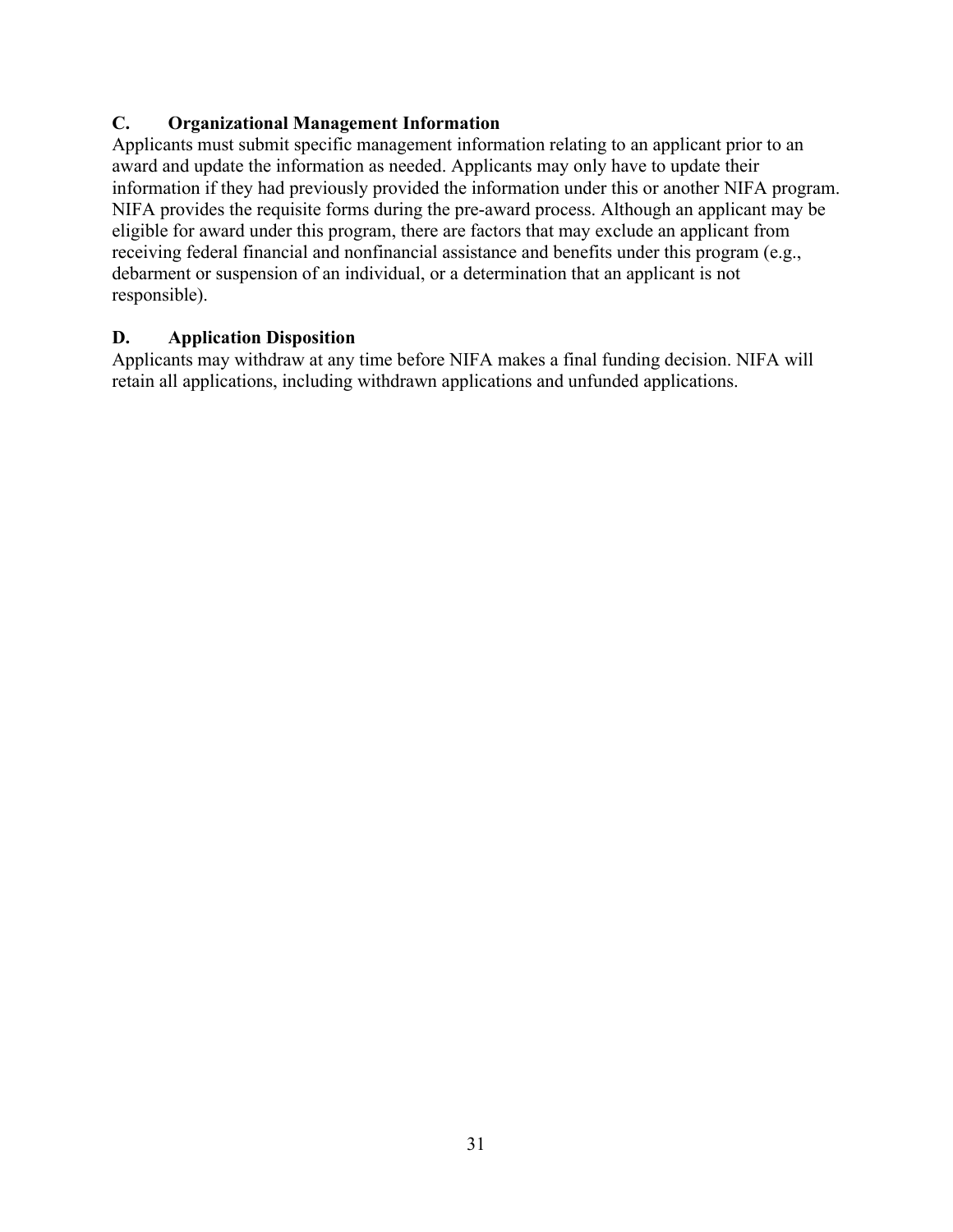## <span id="page-31-0"></span>**PART VI. AWARD ADMINISTRATION**

## <span id="page-31-1"></span>**A. General**

Within the limit of funds authorized, the NIFA awarding official will make grants to responsible and eligible applicants whose applications are judged most meritorious under the procedures set forth in this RFA. The date specified by the NIFA awarding official as the effective date of the grant must be no later than September 30 of the federal fiscal year in which the project is approved for support and funds are appropriated for such purpose, unless otherwise permitted by law. The project need not be initiated on the grant effective date, but as soon thereafter as practical so that project goals may be attained within the funded project period. All funds granted by NIFA under this RFA may be used only for the purpose for which they are granted in accordance with the approved application and budget, regulations, terms and conditions of the award, applicable federal cost principles, USDA assistance regulations, and [NIFA General](https://www.ecfr.gov/cgi-bin/text-idx?SID=1a74011311d649ff6313ca273791b131&mc=true&node=pt7.15.3430&rgn=div5)  [Awards Administration Provisions, 7 CFR Part 3430, subparts A through E.](https://www.ecfr.gov/cgi-bin/text-idx?SID=1a74011311d649ff6313ca273791b131&mc=true&node=pt7.15.3430&rgn=div5)

*Award Notice*. The award document will provide pertinent instructions and information as described in [2 CFR 200.211](https://www.ecfr.gov/cgi-bin/retrieveECFR?gp=&SID=c44a1f8f16917d78ba5ba676eac5fdc3&mc=true&r=SECTION&n=se2.1.200_1211) (see [NIFA's Terms and Conditions\)](https://nifa.usda.gov/terms-and-conditions).

## <span id="page-31-2"></span>**B. Administrative and National Policy Requirements**

Several federal statutes and regulations apply to grant applications and the projects outlined in this RFA (some are listed here: [Federal Regulations\)](https://nifa.usda.gov/federal-regulations). Unless specifically noted by statue or award-specific requirements, [NIFA Policy Guide](https://nifa.usda.gov/policy-guide) applies to all NIFA awards.

## <span id="page-31-3"></span>**C. Expected Program Outputs and Reporting Requirements**

Include this subpart if the program has specific award terms. Highlight any special reporting requirements that differ from the norm (e.g., by report type, frequency, form/format, or circumstances for use). The NIFA Director of Information Policy, Planning, and Training must approve all special requirements. When forwarding applications for award, Program must alert NIFA's Award Management Division (AMD) via the "Competitive or non-competitive proposal recommendation sheet" that the special reporting requirements need to be included as part of the provisions of award.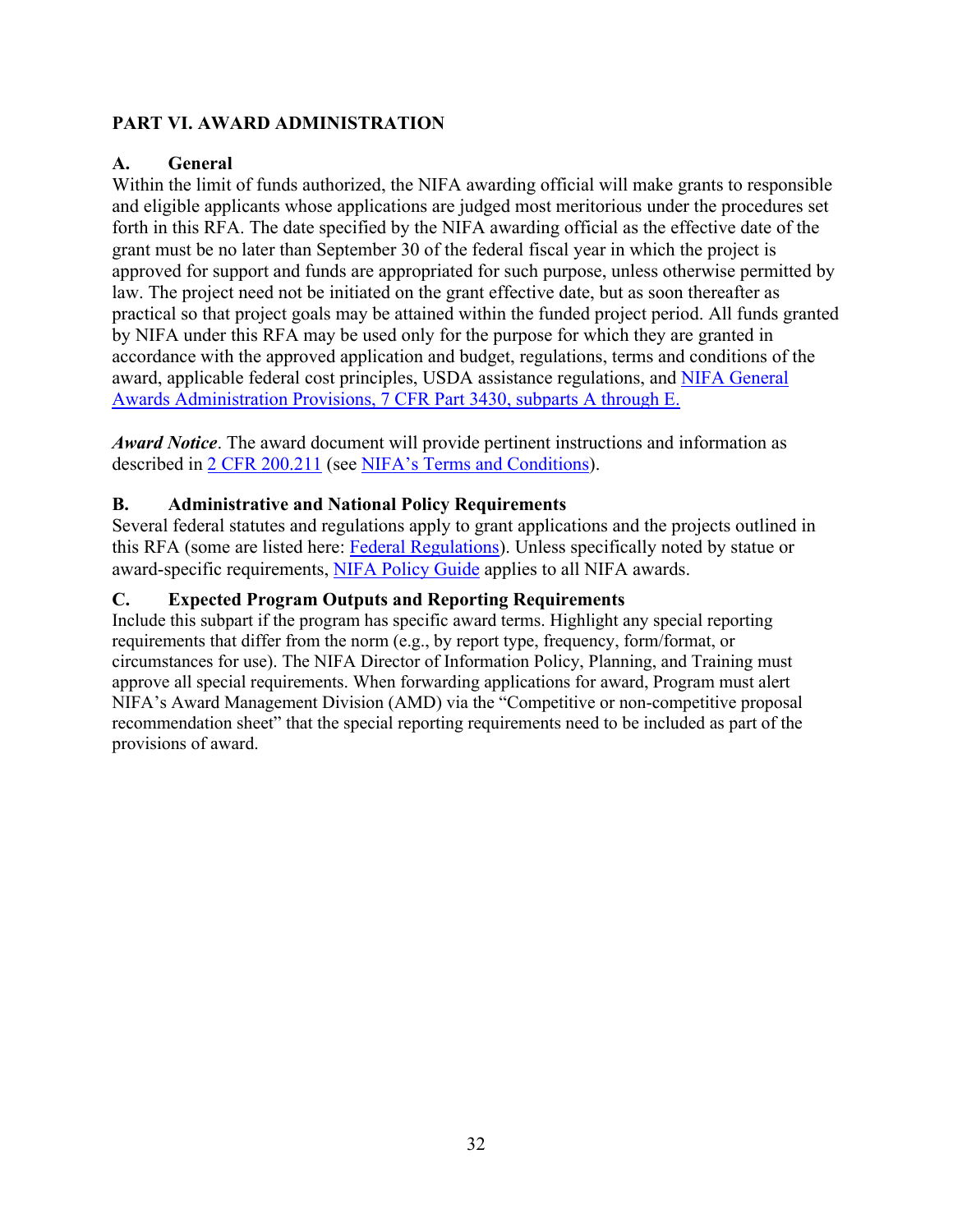# <span id="page-32-0"></span>**PART VII. OTHER INFORMATION**

## <span id="page-32-1"></span>**A. Use of Funds and Changes in Budget**

*Delegation of fiscal responsibility.* Unless the terms and conditions of the award state otherwise, awardees may not in whole or in part delegate or transfer to another person, institution, or organization the responsibility for use or expenditure of award funds.

*Changes in Budget or Project Plans*. In accordance with [2 CFR 200.308,](https://www.ecfr.gov/cgi-bin/text-idx?SID=3af89506559b05297e7d0334cb283e24&mc=true&node=se2.1.200_1308&rgn=div8) awardees must request prior approval from NIFA for the following program or budget-related reasons (the awardee is subject to the terms and conditions identified in the award):

- 1. Change in the scope or the objective of the project or program without prior written approval (even if there is no associated budget revision requiring).
- 2. Change in a key person specified in the application or the federal award.
- 3. Disengagement from the project for more than three months, or a 25 percent reduction in time devoted to the project.
- 4. Inclusion of costs that require prior approval in accordance with [2 CFR 200 Subpart E](https://www.ecfr.gov/cgi-bin/text-idx?SID=dc069d42776cd3451f66232d56026057&mc=true&node=pt2.1.200&rgn=div5#sp2.1.200.e) [\(Cost Principles\),](https://www.ecfr.gov/cgi-bin/text-idx?SID=dc069d42776cd3451f66232d56026057&mc=true&node=pt2.1.200&rgn=div5#sp2.1.200.e) or [45 CFR Part 75 Appendix IX,](https://www.ecfr.gov/cgi-bin/text-idx?node=pt45.1.75#ap45.1.75_1521.ix) [\(Principles for Determining Costs](https://www.ecfr.gov/cgi-bin/text-idx?node=pt45.1.75#ap45.1.75_1521.ix)  [Applicable to Research and Development under Awards and Contracts with Hospitals\)](https://www.ecfr.gov/cgi-bin/text-idx?node=pt45.1.75#ap45.1.75_1521.ix), or [48 CFR,](https://www.ecfr.gov/cgi-bin/text-idx?SID=4d9d83a5cef52c19c5ff83421fa48a4b&mc=true&tpl=/ecfrbrowse/Title48/48tab_02.tpl) unless waived by the federal awarding agency,
- 5. [48 CFR Part 31, Contract Cost Principles and Procedures;](https://www.ecfr.gov/cgi-bin/text-idx?SID=4d9d83a5cef52c19c5ff83421fa48a4b&mc=true&node=pt48.1.31&rgn=div5)
- 6. Transfer of funds budgeted for participant support costs to other categories of expense [\(2 CFR 200.456 Participant support costs\)](https://www.ecfr.gov/cgi-bin/text-idx?SID=875f7422535a157681c65d5ff44deb32&mc=true&node=pt2.1.200&rgn=div5#se2.1.200_1456);
- 7. Sub-awarding, transferring or contracting out of any work under a federal award, including fixed amount sub-awards (see [2 CFR 200.333, Fixed Amount Sub-awards\)](https://www.ecfr.gov/cgi-bin/text-idx?SID=9eaf9554e1f32bf0d83aca55646e9b7e&mc=true&node=pt2.1.200&rgn=div5#se2.1.200_1333), unless described in the application and funded in the approved federal awards. This provision does not apply to the acquisition of supplies, material, equipment, or general support services.
- 8. Changes in the approved cost-sharing or matching provided by the non-federal entity; and
- 9. The need for additional federal funds to complete the project.

# <span id="page-32-2"></span>**B. Confidential Aspects of Applications and Awards**

When an application results in an award, it becomes a part of NIFA transaction records, which are available to the public. Information that the Secretary of Agriculture determines to be confidential, privileged, or proprietary in nature will be held in confidence to the extent permitted by law. Therefore, applicants should clearly mark any information within the application they wish to have considered as confidential, privileged, or proprietary. NIFA will retain a copy of an application that does not result in an award for three years. Such an application will be released only with the consent of the applicant or to the extent required by law. An applicant may withdraw at any time prior to the final action thereon.

## <span id="page-32-3"></span>**C. Regulatory Information**

This program is not subject to the provisions of [Executive Order 12372,](https://www.fws.gov/policy/library/rgeo12372.pdf) which requires intergovernmental consultation with state and local officials. Under the provisions of the [Paperwork Reduction Act of 1995](https://www.reginfo.gov/public/reginfo/pra.pdf) [\(44 U.S.C. Chapter 35\)](http://uscode.house.gov/view.xhtml?path=/prelim@title44/chapter35&edition=prelim), the collection of information requirements contained in this notice have been approved under [OMB Document No. 0524-](https://www.federalregister.gov/documents/2018/10/29/2018-23552/submission-for-omb-review-comment-request) [0039.](https://www.federalregister.gov/documents/2018/10/29/2018-23552/submission-for-omb-review-comment-request)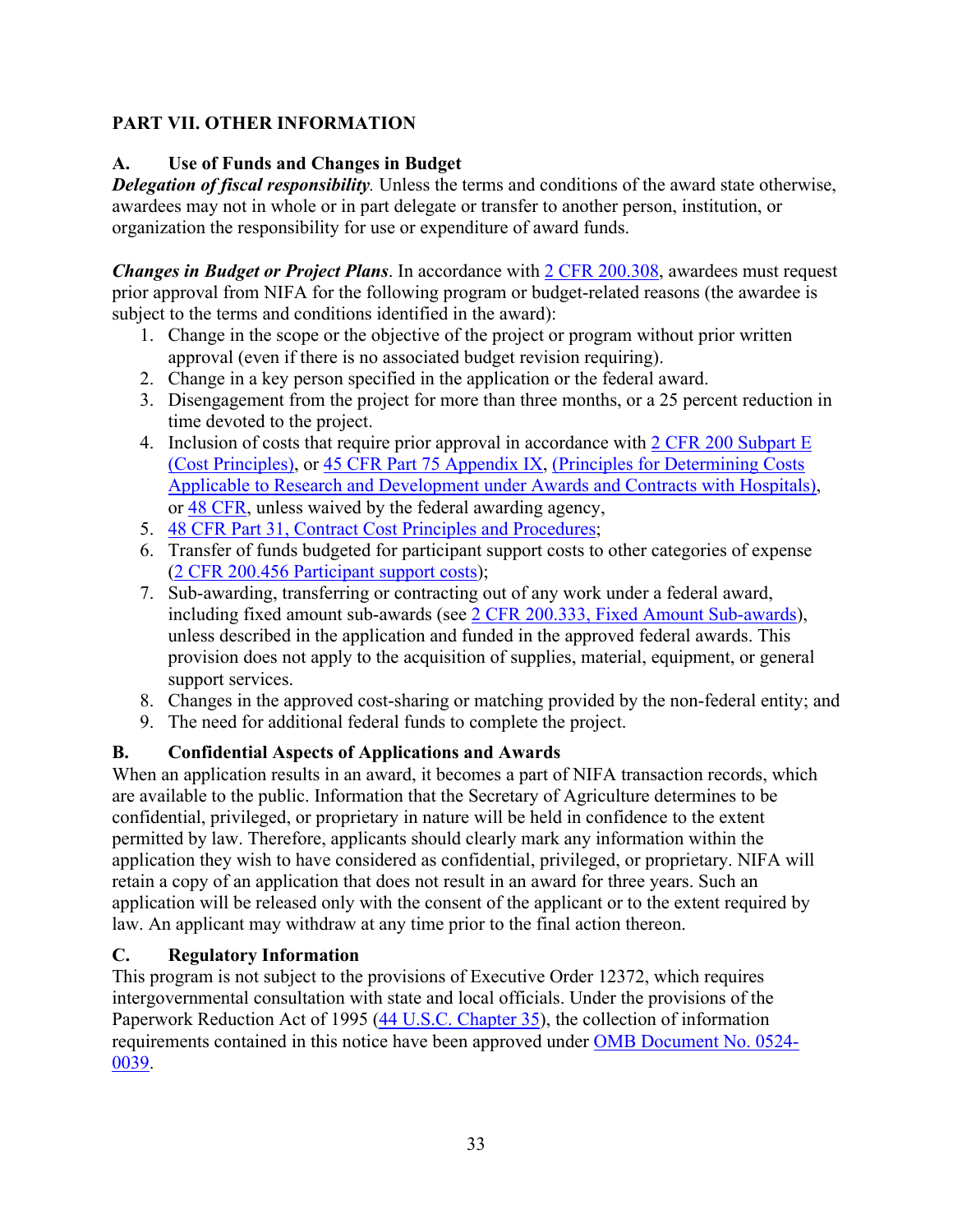#### **APPENDIX I: AGENCY CONTACT**

#### <span id="page-33-0"></span>**Program Contacts**

Irma Lawrence [ilawrence@usda.gov](mailto:ilawrence@usda.gov)

Donaven McLaurin [donaven.mclaurin@usda.gov](mailto:donaven.mclaurin@usda.gov) 

Deborah Reyome [deborah.reyome@usda.gov](mailto:deborah.reyome@usda.gov)

For administrative questions related to;

- 1. Grants.gov, see Part IV of this RFA
- 2. Other RFA or application questions, please email [grantapplicationquestions@usda.gov](mailto:grantapplicationquestions@usda.gov)
- 3. Awards under this RFA, please email  $\frac{awards(0) \times 10^{-19}}{1000}$

#### **U.S. Postal Mailing Address:**

National Institute of Food and Agriculture U.S. Department of Agriculture P.O. Box 419205, MS 10000 Kansas City, MO 64141-6205

#### **Courier/Package Delivery Address:**

National Institute of Food and Agriculture U.S. Department of Agriculture 2312 East Bannister Road, MS 10000 Kansas City, MO 64141-3061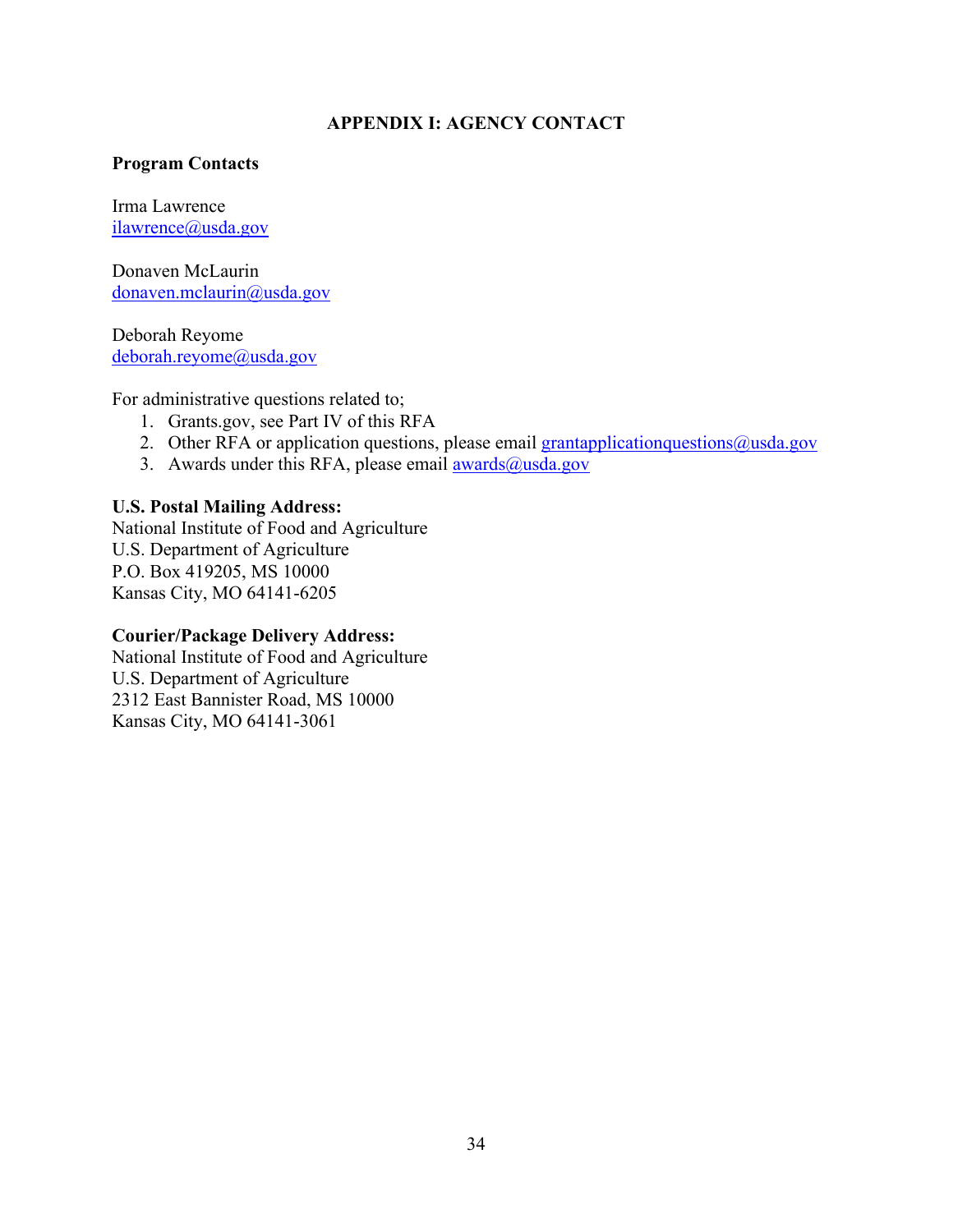#### <span id="page-34-1"></span>**APPENDIX II: GLOSSARY OF TERMS**

<span id="page-34-0"></span>Agriculture and Food Research Initiative - AFRI Authorized Representative - AR Agricultural Research, Extension, and Education Reform Act of 1998 - AREERA Catalog of Federal Domestic Assistance - CFDA Data Management Plan - DMP Higher Education Challenge Competitive Grant Program - HEC National Institute of Food and Agriculture - NIFA Request for Application - RFA Research, Education, and Economics- REE United States Department of Agriculture – USDA